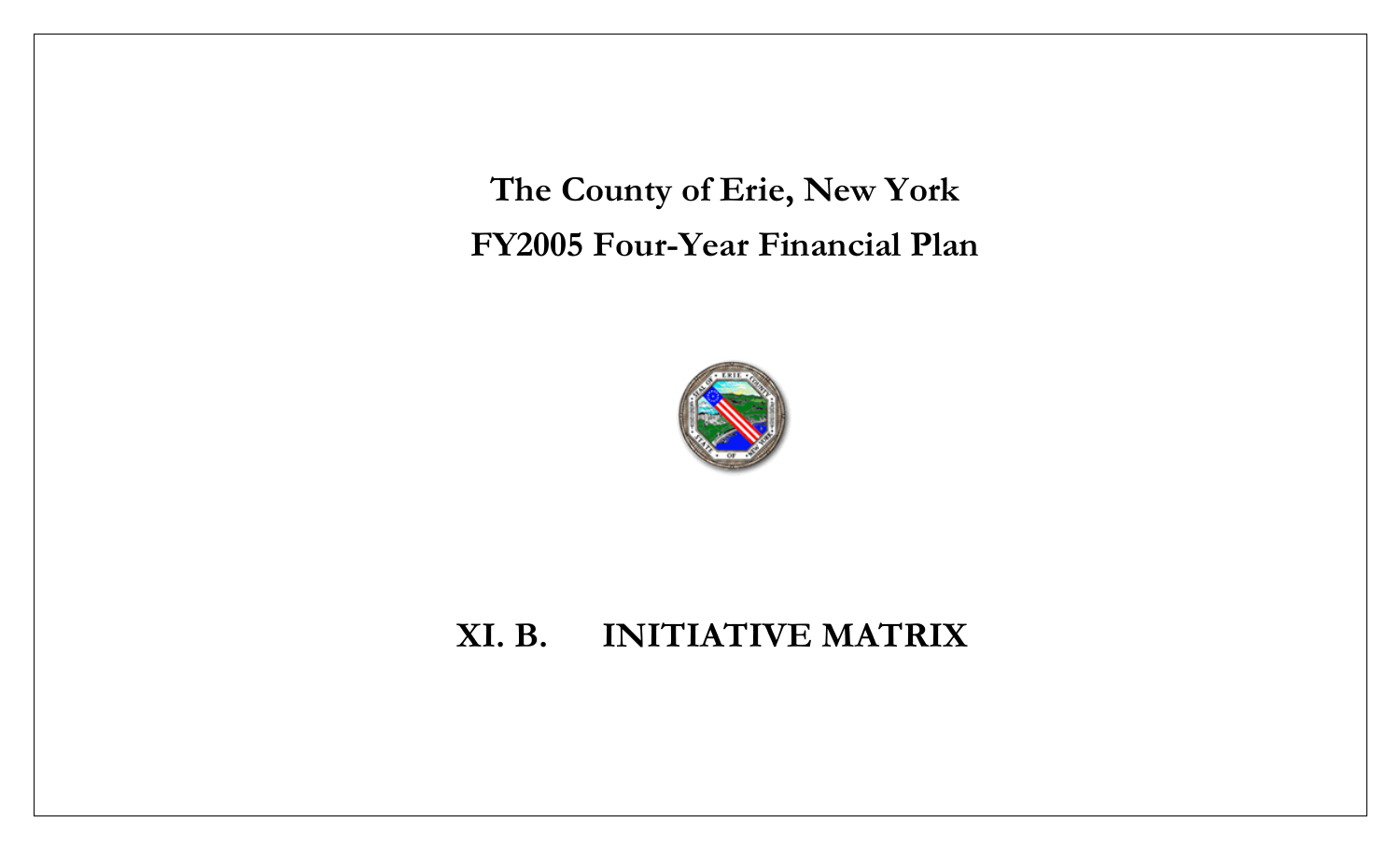| #               | Name of<br>Initiative                                                                                                            | <b>Summary Description</b>                                                                                                                                                                                                                                                                                                                                                                   | <b>Department</b> | Page      | Revenue<br><b>Savings or</b><br>Productivity | <b>Strategy</b>        | <b>FY2005</b><br>Impact | <b>FY2006</b><br>Impact | <b>FY2007</b><br>Impact | <b>FY2008</b><br>Impact | <b>FY2009</b><br>Impact | Total<br>Impact | <b>Approval</b><br>Authority* |
|-----------------|----------------------------------------------------------------------------------------------------------------------------------|----------------------------------------------------------------------------------------------------------------------------------------------------------------------------------------------------------------------------------------------------------------------------------------------------------------------------------------------------------------------------------------------|-------------------|-----------|----------------------------------------------|------------------------|-------------------------|-------------------------|-------------------------|-------------------------|-------------------------|-----------------|-------------------------------|
|                 | Increase Green Fees for County<br><b>Golf Courses</b>                                                                            | Increase County green fees toward matching fees of<br>comparable muni golf courses in region                                                                                                                                                                                                                                                                                                 | Parks             | $V - 137$ | Revenue                                      | Cost Recovery          | \$0                     | \$329,000               | \$336,000               | \$343,000               | \$350,000               | \$1,358,000     | C                             |
| $\overline{2}$  | Secure Wendt Mansion<br>Concessionaire                                                                                           | Continue Parks initiative to contract operation of<br>Wendt Mansion for use as a catering facility                                                                                                                                                                                                                                                                                           | Parks             | $V - 143$ | Revenue                                      | Cost Recovery          | \$0                     | \$0                     | \$20,000                | \$40,000                | \$60,000                | \$120,000       | C                             |
| 3               | Pursue Competitive Practices for<br><b>Golf Course Operation</b>                                                                 | Pursue competitive practices for golf course<br>operation, potentially to include private management                                                                                                                                                                                                                                                                                         | Parks             | $V - 140$ | Savings                                      | Productivity           | \$0                     | \$0                     | \$233,000               | \$281,000               | \$288,000               | \$802,000       | U                             |
| $\overline{4}$  | Institute Active Forest Management<br>Program                                                                                    | Develop forest management program similar to<br>statewide program.                                                                                                                                                                                                                                                                                                                           | Parks             | $V - 150$ | Revenue                                      | Cost Recovery          | \$0                     | \$120,000               | \$239,000               | \$244,000               | \$250,000               | \$853,000       | $\mathsf{C}$                  |
| $5\overline{)}$ | Increase Camping Fees                                                                                                            | Raise camping fees towards matching comparable<br>sites in region.                                                                                                                                                                                                                                                                                                                           | Parks             | $V - 148$ | Revenue                                      | Cost Recovery          | \$0                     | \$13,000                | \$13,000                | \$13,000                | \$14,000                | \$53,000        | C                             |
| 6               | Institute Parking Fee for County<br>Parks                                                                                        | Establish parking fee for County park facilities,<br>reestablishing ranger program to support collections/<br>enforcement.                                                                                                                                                                                                                                                                   | Parks             | $V - 143$ | Revenue                                      | Cost Recovery          | \$0                     | \$117,000               | \$318,000               | \$325,000               | \$330,000               | \$1,090,000     | $\mathsf{C}$                  |
| $\overline{7}$  | Institute Boat Launch Fee                                                                                                        | Establish boat launch fee to match \$6 fee of<br>neighboring Tonawanda.                                                                                                                                                                                                                                                                                                                      | Parks             | $V - 146$ | Revenue                                      | Cost Recovery          | \$0                     | \$25,000                | \$26,000                | \$26,000                | \$27,000                | \$104,000       | C                             |
| 8               | Support Creation of Regional Parks<br>Conservancy to, in Time, Assume<br>Responsibility for Managing the<br>County's Park System | There is already precedent for an non-profit<br>organization, the Olmstead Conservancy, to manage<br>on a day-to-day basis a component of the County<br>park system. Beginning in FY2006, the County will<br>undertake a process to support the development of a<br>Regional Parks Conservancy, to take on increasing<br>levels of responsibility for managing the County's<br>parks by 2008 | Parks             | $V - 134$ | Revenue                                      | Cost Recovery          | \$0                     | \$0                     | \$0                     | \$550,000               | \$825,000               | \$1,375,000     | C                             |
| 9               | Restore Park Staffing to<br>Sustainable Levels until Transferred<br>to Regional Parks Conservancy                                | Partially reinvest into current park staffing, with<br>consolidated district management to provide a<br>moderate but sustainable level of parks services                                                                                                                                                                                                                                     | Parks             | $V - 136$ | Savings                                      | Labor Strategy         | \$0                     | (\$232,000)             | (\$357,000)             | (\$376,000)             | (\$395,000)             | (\$1,360,000)   | C                             |
| 10              | Develop Marketing, Sponsorship,<br>and Naming Rights Program                                                                     | Issue RFP for marketing and advertising revenues<br>for city and county parks                                                                                                                                                                                                                                                                                                                | Parks             | $V - 149$ | Revenue                                      | Cost Recovery          | \$0                     | <b>TBD</b>              | <b>TBD</b>              | <b>TBD</b>              | <b>TBD</b>              | <b>TBD</b>      | C                             |
| 11              | <b>Establish Parks and Recreation</b><br>Management Information System                                                           | Implement park management information system to<br>improve revenue management, asset management<br>and inventory, and customer activity measurement.                                                                                                                                                                                                                                         | Parks             | $V - 149$ | Productivity                                 | Process<br>Improvement | \$0                     | \$0                     | \$48,000                | \$60,000                | \$60,000                | \$168,000       | C                             |
| 12              | Review City of Buffalo Parks Fees<br>for Potential Adjustments                                                                   | Monitor City fees and concessions agreements to<br>assure they are keeping with regional norms in order<br>to maximize revenues received by county                                                                                                                                                                                                                                           | Parks             | $V - 148$ | Productivity                                 | Cost Recovery          | <b>TBD</b>              | <b>TBD</b>              | <b>TBD</b>              | <b>TBD</b>              | <b>TBD</b>              | <b>TBD</b>      | C                             |
| 13              | <b>Explore Potential Expansion of</b><br>Driving Range Opportunities and<br>Other Recreational Concessions                       | Issue RFP for concessionaire to develop and operate<br>additional county driving range(s) at Como Lake,<br>Emery Creek, Ellicott Creek, or Akron along with<br>batting cages, mini golf, etc. where appropriate.                                                                                                                                                                             | Parks             | $V - 141$ | Revenue                                      | Cost Recovery          | TBD                     | TBD                     | TBD                     | TBD                     | TBD                     | <b>TBD</b>      | C                             |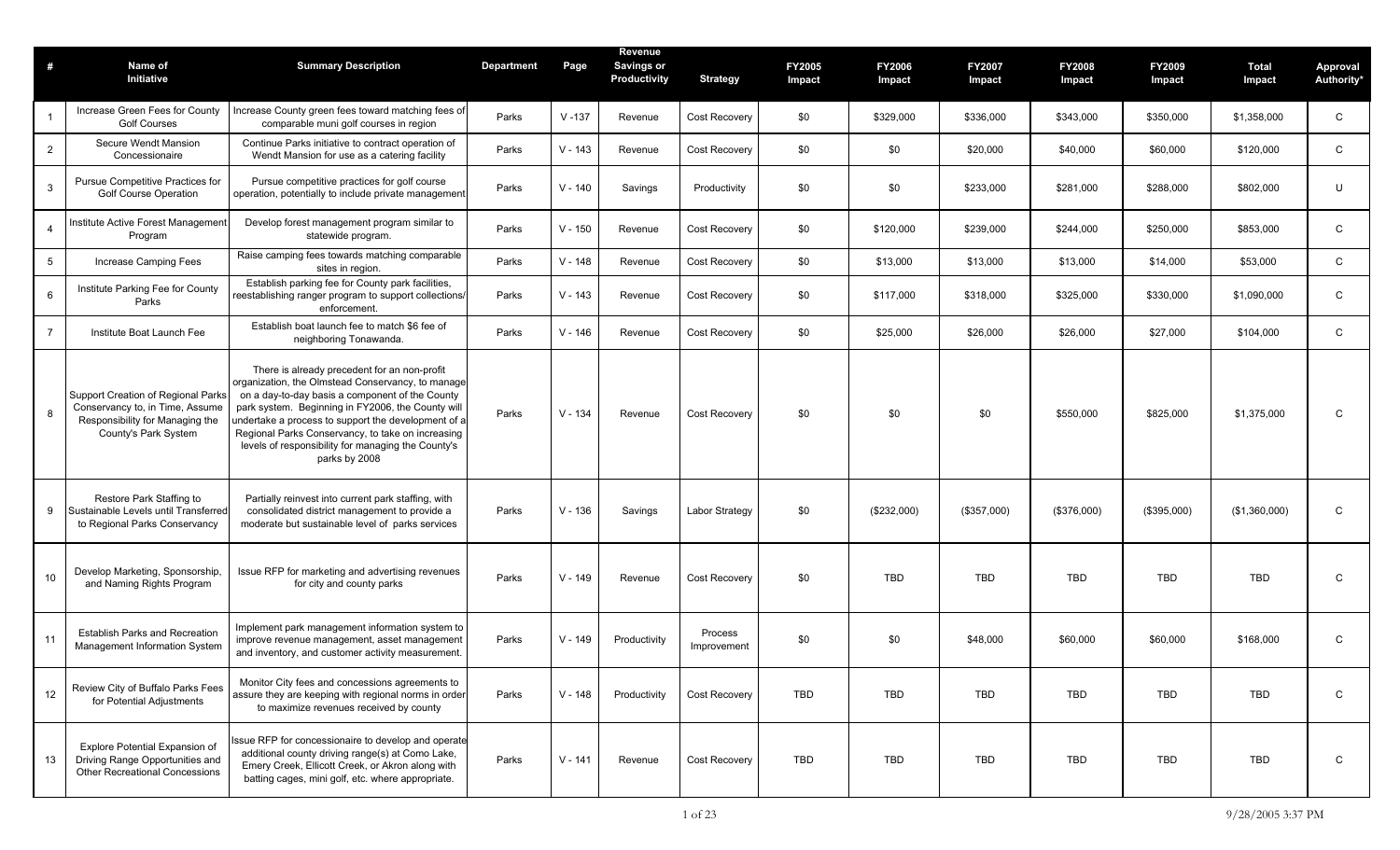| #  | Name of<br>Initiative                                                                                                                                            | <b>Summary Description</b>                                                                                                                                                                                                                                                                                       | <b>Department</b>                    | Page     | Revenue<br>Savings or<br>Productivity | <b>Strategy</b>         | <b>FY2005</b><br>Impact | <b>FY2006</b><br>Impact | <b>FY2007</b><br>Impact | <b>FY2008</b><br>Impact | FY2009<br>Impact | Total<br>Impact | Approval<br>Authority* |
|----|------------------------------------------------------------------------------------------------------------------------------------------------------------------|------------------------------------------------------------------------------------------------------------------------------------------------------------------------------------------------------------------------------------------------------------------------------------------------------------------|--------------------------------------|----------|---------------------------------------|-------------------------|-------------------------|-------------------------|-------------------------|-------------------------|------------------|-----------------|------------------------|
| 14 | Review Probation Caseloads and<br>Adjust Staffing to Meet<br>Supervision/Investigation<br>Responsibilities and Reduce<br>Unnecessary and Costly<br>Incarceration | Review backlog of court cases pending pre-sentence<br>investigations and evaluation of alternatives to<br>incarceration - determine whether resultant<br>incarceration costs exceed savings achieved from<br>staff reductions                                                                                    | Probation/ Youth<br>Detention        | $V - 78$ | Savings                               | <b>Realign Services</b> | \$0                     | (\$1,169,000)           | (\$1,176,000)           | (\$1,237,000)           | (\$1,260,000)    | (\$4,842,000)   | C                      |
| 15 | Establish Supervision Fee for<br>Probationers                                                                                                                    | Establish supervision fees to match comparable<br>counties                                                                                                                                                                                                                                                       | Probation/ Youth<br>Detention        | $V - 80$ | Revenue                               | Cost Recovery           | \$0                     | \$252,000               | \$257,000               | \$262,000               | \$268,000        | \$1,039,000     | C                      |
| 16 | Institute Fee for Probationer Testing                                                                                                                            | Establish fees for drug offenders / testing in keeping<br>with regional comparables                                                                                                                                                                                                                              | Probation/ Youth<br>Detention        | $V - 81$ | Revenue                               | Cost Recovery           | \$0                     | \$31,000                | \$32,000                | \$32,000                | \$33,000         | \$128,000       | C                      |
| 17 | <b>Establish Pre-Sentence</b><br><b>Investigation Fee</b>                                                                                                        | Establish pre-sentence investigation fee in keeping<br>with regional comparables                                                                                                                                                                                                                                 | Probation/ Youth<br>Detention        | $V - 83$ | Revenue                               | Cost Recovery           | \$0                     | \$150,000               | \$306,000               | \$312,000               | \$319,000        | \$1,087,000     | C                      |
| 18 | Fee                                                                                                                                                              | Implement an Electronic Monitoring Implement an electronic monitoring fee to help offset<br>the costs of this program                                                                                                                                                                                            | Probation/ Youth<br>Detention        | $V - 84$ | Revenue                               | <b>Cost Recovery</b>    | \$0                     | \$29,000                | \$29,000                | \$30,000                | \$31,000         | \$119,000       | C                      |
| 19 | Increase DWI Supervision Fee                                                                                                                                     | Increase the DWI supervision fee to better offset the<br>costs of this program                                                                                                                                                                                                                                   | Probation/ Youth<br>Detention        | $V - 85$ | Revenue                               | <b>Cost Recovery</b>    | \$0                     | \$70,000                | \$72,000                | \$73,000                | \$75,000         | \$290,000       | C                      |
| 20 | <b>Evaluate Youth Detention Food</b><br><b>Services Contract</b>                                                                                                 | Evaluate food services contract in preparation for<br>upcoming bid cycle; scale to residential population                                                                                                                                                                                                        | <b>Probation/ Youth</b><br>Detention | $V - 85$ | Savings                               | Process<br>Improvement  | <b>TBD</b>              | TBD                     | TBD                     | TBD                     | TBD              | <b>TBD</b>      | $\mathsf C$            |
| 21 | Reduce Medical Expenditures for<br>Youth Detention Services                                                                                                      | Evaluate cost of medical services for youth detention<br>to determine more cost efficient service provision,<br>including potential Rx savings through Personnel<br>purchasing initiative                                                                                                                        | Probation/ Youth<br>Detention        | $V - 86$ | Savings                               | Process<br>Improvement  | <b>TBD</b>              | <b>TBD</b>              | TBD                     | <b>TBD</b>              | TBD              | <b>TBD</b>      | C                      |
| 22 | Maximize Revenue Potential of<br>Secure Youth Detention Facility                                                                                                 | Evaluate fiscal cost-benefit of leasing available beds<br>in youth detention center (48 of 64 now used) to<br>other jurisdictions                                                                                                                                                                                | Probation/ Youth<br>Detention        | $V - 87$ | Revenue                               | <b>Cost Recovery</b>    | \$0                     | \$341,000               | \$395,000               | \$393,000               | \$392,000        | \$1,521,000     | C                      |
| 23 | Implement Custody and Visitation<br><b>Investigations Fee</b>                                                                                                    | Implement the Custody and Investigations Fee to<br>reduce demand and recover costs                                                                                                                                                                                                                               | Probation/ Youth<br>Detention        | $V - 82$ | Revenue                               | <b>Cost Recovery</b>    | \$0                     | \$4,000                 | \$4,000                 | \$4,000                 | \$4,000          | \$16,000        | C                      |
| 24 | Encourage Use of Juvenile<br>Alternative Home Services                                                                                                           | Increase use of Alternative Home Services to offset<br>the costs of secure, non-secure, and group juvenile<br>programs (requires caseload review and likely<br>increased staffing). Present ratio of staff to youth is<br>over 50 to 1 -- an unsustainable level                                                 | Probation/ Youth<br>Detention        | $V - 88$ | Savings                               | <b>Realign Services</b> | \$0                     | (\$117,000)             | (\$121,000)             | (\$126,000)             | (\$130,000)      | (\$494,000)     | C                      |
| 25 | Reduce Inmate Medical<br>Expenditures through Various Cost<br><b>Containment Initiatives</b>                                                                     | Develop ECMC contract to reduce inmate medical<br>costs; reduce Rx expenditures through acquisition of<br>340b pharmaceutical pricing; adopt stop-loss<br>insurance for protection against catastrophic care;<br>review potential cost savings achievable from<br>increased in-house provision of specialty care | Corrections                          | $V - 94$ | Savings                               | Process<br>Improvement  | \$0                     | \$230,000               | \$236,000               | \$242,000               | \$248,000        | \$956,000       | C                      |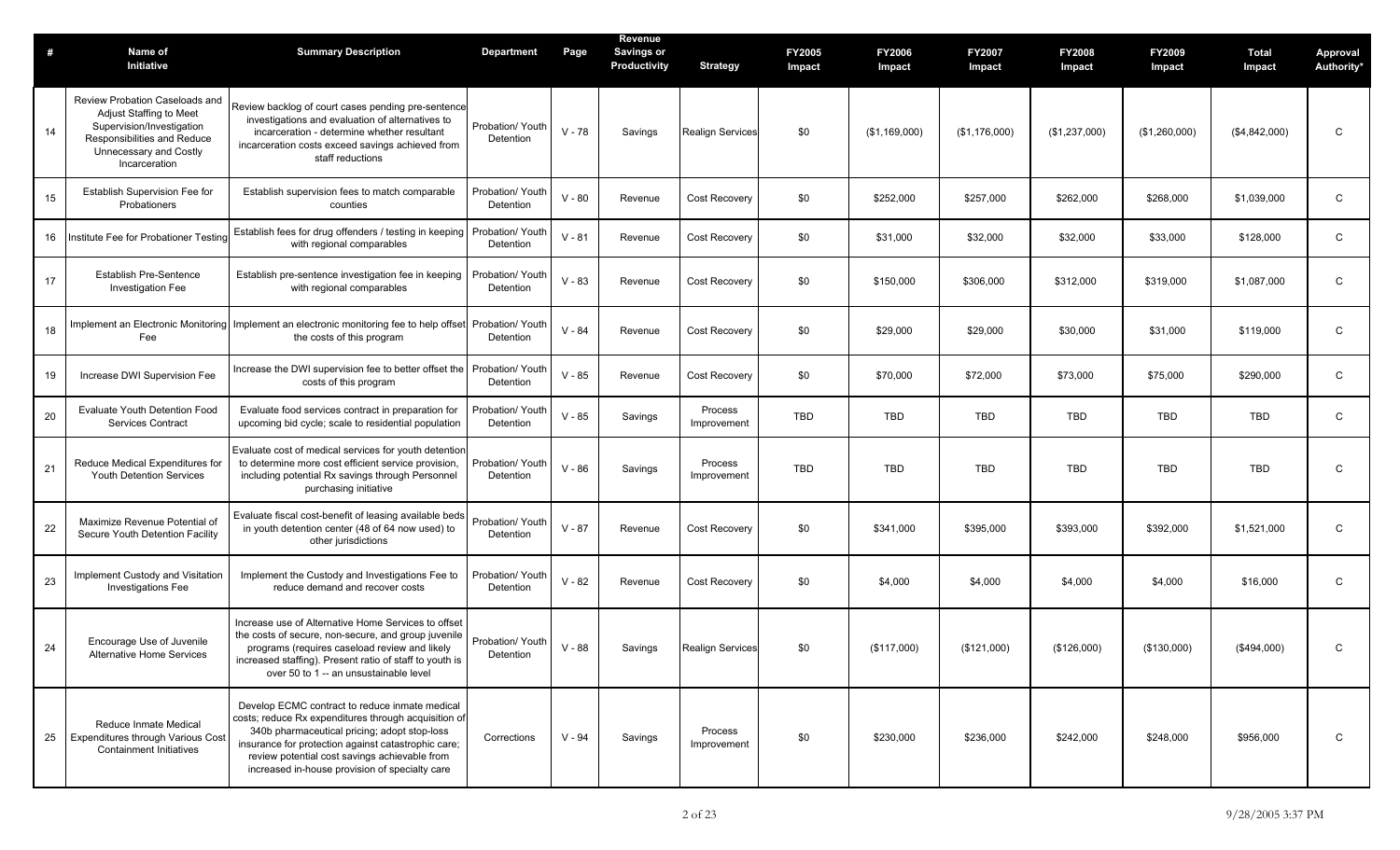| #  | Name of<br>Initiative                                                                                              | <b>Summary Description</b>                                                                                                                                                                                                                                                                                                                                          | <b>Department</b>                      | Page      | Revenue<br><b>Savings or</b><br>Productivity | <b>Strategy</b>                             | <b>FY2005</b><br>Impact | <b>FY2006</b><br>Impact | <b>FY2007</b><br>Impact | <b>FY2008</b><br>Impact | FY2009<br>Impact | Total<br>Impact | Approval<br>Authority* |
|----|--------------------------------------------------------------------------------------------------------------------|---------------------------------------------------------------------------------------------------------------------------------------------------------------------------------------------------------------------------------------------------------------------------------------------------------------------------------------------------------------------|----------------------------------------|-----------|----------------------------------------------|---------------------------------------------|-------------------------|-------------------------|-------------------------|-------------------------|------------------|-----------------|------------------------|
| 26 | Criminal Justice System Protocols<br>for Release                                                                   | An inter-agency criminal justice committee will<br>establish written protocols to assist in the<br>determination of whether to send an individual to jail<br>or apply alternatives to incarceration                                                                                                                                                                 | Sheriff, Court,<br>Others              | $V - 123$ | Savings                                      | Process<br>Improvement                      | TBD                     | TBD                     | <b>TBD</b>              | TBD                     | TBD              | <b>TBD</b>      | S                      |
| 27 | Realign Workforces in Corrections<br>Facility and Holding Center to<br>Maximize Cost-Effective Service<br>Delivery | Fully leverage existing facilities through elimination of<br>staffing and assignment constraints resulting from<br>separate bargaining units at jail and holding center<br>Develop target staffing levels to maximize cost-<br>effective service delivery and limit overtime<br>expenditures                                                                        | Corrections/<br><b>Labor Relations</b> | $V - 108$ | Savings                                      | <b>Labor Strategy</b>                       | TBD                     | TBD                     | <b>TBD</b>              | <b>TBD</b>              | <b>TBD</b>       | TBD             | U                      |
| 28 | Review Inmate Trends for County in<br>Conjunction with Overall Criminal<br>Justice Coordination                    | Conduct average length of stay analysis to inform<br>program and staffing decisions for Probation and<br>related services (pre-sentence investigations,<br>alternatives to incarceration, etc.)                                                                                                                                                                     | Corrections                            | $V - 89$  | Productivity                                 | Process<br>Improvement                      | \$0                     | \$1,092,000             | \$1,273,000             | \$1,477,000             | \$1,541,000      | \$5,383,000     | C                      |
| 29 | Update Federal Marshal<br>Reimbursement                                                                            | Update federal marshal reimbursement so as to<br>maximize County cost recovery                                                                                                                                                                                                                                                                                      | Corrections                            | $V - 106$ | Savings                                      | Cost Recovery                               | \$0                     | \$131,000               | \$268,000               | \$275,000               | \$282,000        | \$956,000       | F                      |
| 30 | Pursue Increased State<br>Reimbursement to Improve Cost<br>Recovery                                                | Pursue legislative actions to increase state subsidy<br>rate for state ready prisoners and parole violators as<br>well as other State reimbursements                                                                                                                                                                                                                | Corrections                            | $V - 107$ | Savings                                      | Cost Recovery                               | TBD                     | <b>TBD</b>              | <b>TBD</b>              | TBD                     | TBD              | <b>TBD</b>      | S                      |
| 31 | Contain Jail Food Costs                                                                                            | Reduce Jail food costs through increased use of best<br>practices: portion control, purchasing agreements,<br>inventory management                                                                                                                                                                                                                                  | Corrections                            | $V - 103$ | Savings                                      | Process<br>Improvement                      | \$0                     | \$93,000                | \$172,000               | \$176,000               | \$181,000        | \$622,000       | ${\rm C}$              |
| 32 | <b>Competitively Contract Commissary</b>                                                                           | Competitively contract commissary to eliminate time<br>consuming and labor intensive function                                                                                                                                                                                                                                                                       | Corrections                            | $V - 100$ | Savings                                      | Managed<br>Competition                      | \$0                     | \$0                     | \$25,000                | \$25,000                | \$25,000         | \$75,000        | $\mathsf{C}$           |
| 33 | Establish Inmate Housing Fee                                                                                       | Establish housing fee for inmates to generate<br>additional revenues                                                                                                                                                                                                                                                                                                | Corrections                            | $V - 102$ | Revenue                                      | Cost Recovery                               | <b>TBD</b>              | <b>TBD</b>              | <b>TBD</b>              | <b>TBD</b>              | TBD              | <b>TBD</b>      | $\mathsf{C}$           |
| 34 | Establish Inmate Co-pays for<br><b>Medical Services</b>                                                            | Discourage frivolous requests for medical care<br>through the imposition of a medical co-pay for<br>inmates                                                                                                                                                                                                                                                         | Corrections                            | $V - 103$ | Revenue                                      | Cost Recovery                               | CQ                      | CQ                      | CQ                      | CQ                      | CQ               | CQ              | OLC                    |
| 35 | Reduce Transportation Costs<br>through Video Arraignments                                                          | Introduce video arraignments to reduce<br>transportation costs                                                                                                                                                                                                                                                                                                      | Corrections                            | $V - 97$  | Savings                                      | Process<br>Improvement                      | TBD                     | TBD                     | <b>TBD</b>              | TBD                     | TBD              | TBD             | C                      |
| 36 | Minimize Utilities Expenditures                                                                                    | Review and expand use of energy saving upgrades<br>to facilities. While some retrofits have recently been<br>pursued, Sheriff staff receive no management<br>information regarding costs                                                                                                                                                                            | Corrections                            | $V - 105$ | Savings                                      | Capital and<br>Productivity<br>Improvements | TBD                     | TBD                     | <b>TBD</b>              | TBD                     | TBD              | TBD             | C                      |
| 37 | Pursue Federal Part D<br>Reimbursement for Providing<br>Retiree Prescription Drug Benefit                          | Under the Medicare Modernization Act, employers<br>may now receive federal reimbursement for providing<br>retiree Rx benefits. Erie County is already pursuing.<br>and projects potential \$766,500 savings. Longer-<br>term, plan redesign to become an authorized<br>Medicare provider and/or to develop "wrap around"<br>benefits may yield even greater savings | Personnel                              | IV - 22   | Savings                                      | Process<br>Improvement                      | \$0                     | \$600,000               | \$800,000               | \$1,000,000             | \$1,200,000      | \$3,600,000     | $\mathsf{C}$           |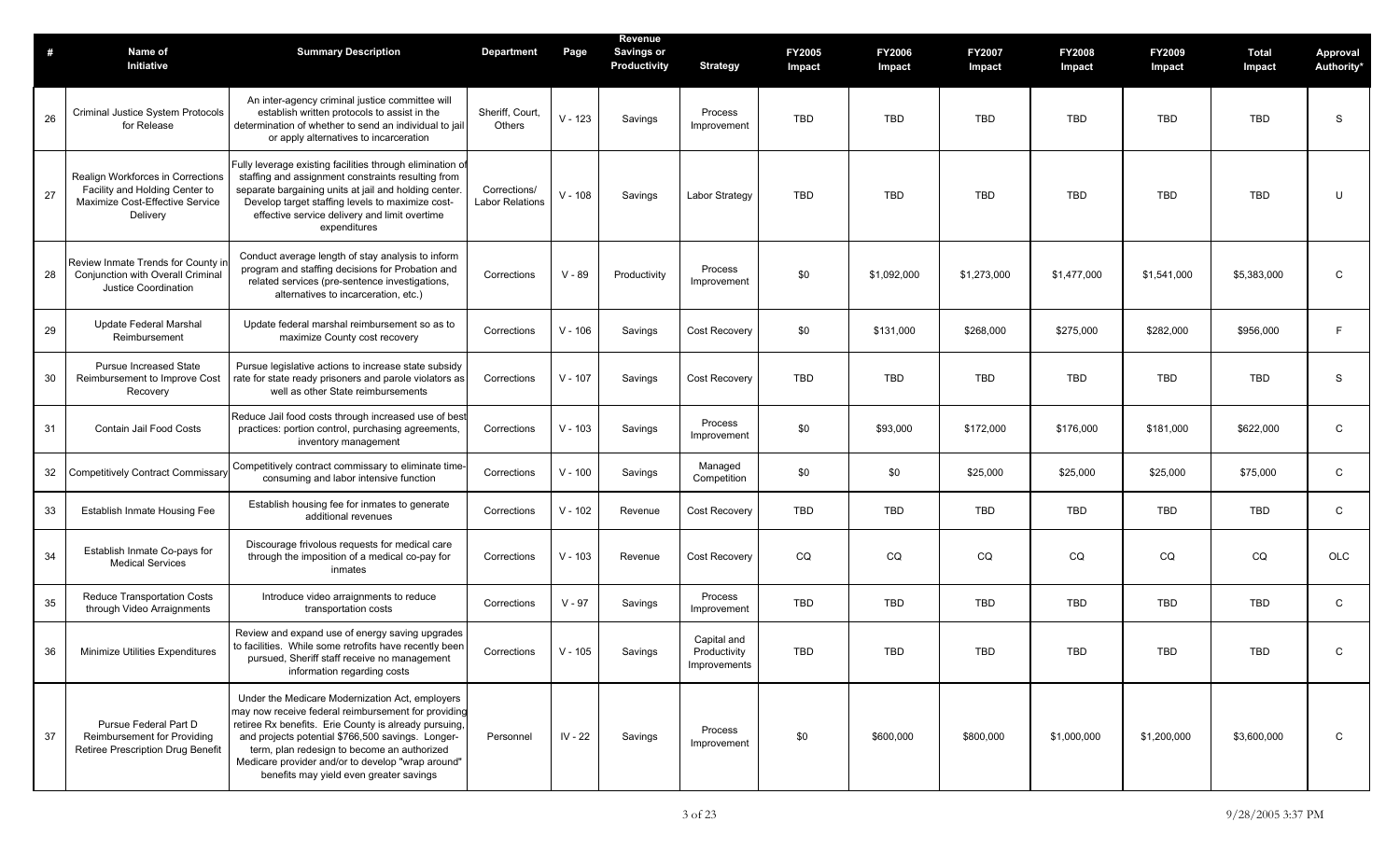| #  | Name of<br>Initiative                                                                                                         | <b>Summary Description</b>                                                                                                                                                                                                                                                                                                                                                                                                                                                                                                                                                                                                                                                                                                                                                                                                                                 | Department                    | Page      | Revenue<br><b>Savings or</b><br>Productivity | <b>Strategy</b>        | <b>FY2005</b><br>Impact | <b>FY2006</b><br>Impact | FY2007<br>Impact | <b>FY2008</b><br>Impact | FY2009<br>Impact | <b>Total</b><br>Impact | Approval<br>Authority* |
|----|-------------------------------------------------------------------------------------------------------------------------------|------------------------------------------------------------------------------------------------------------------------------------------------------------------------------------------------------------------------------------------------------------------------------------------------------------------------------------------------------------------------------------------------------------------------------------------------------------------------------------------------------------------------------------------------------------------------------------------------------------------------------------------------------------------------------------------------------------------------------------------------------------------------------------------------------------------------------------------------------------|-------------------------------|-----------|----------------------------------------------|------------------------|-------------------------|-------------------------|------------------|-------------------------|------------------|------------------------|------------------------|
| 38 | <b>Payroll Controls</b>                                                                                                       | Create a Countywide position to monitor and enforce<br>Improve Attendance Monitoring and leave usage policies. Centralize review of payroll to<br>minimize likelihood of inappropriate and/or inattentive<br>management                                                                                                                                                                                                                                                                                                                                                                                                                                                                                                                                                                                                                                    | Personnel                     | $IV - 23$ | Savings                                      | Process<br>Improvement | \$0                     | \$50,000                | \$57,000         | \$63,000                | \$64,000         | \$234.000              | $\mathsf{C}$           |
| 39 | Co-Locate Personnel and Labor<br>Relations to Support Coordinated<br>Approach and Minimize Support<br><b>Staff Needs</b>      | Co-locate Labor Relations and Personnel to support<br>functional coordination and improve each group's<br>capacity to manage support and general staffing<br>pressures while minimizing added personnel                                                                                                                                                                                                                                                                                                                                                                                                                                                                                                                                                                                                                                                    | Personnel/ Labor<br>Relations | IV - 25   | Productivity                                 | Process<br>Improvement | TBD                     | <b>TBD</b>              | <b>TBD</b>       | <b>TBD</b>              | <b>TBD</b>       | <b>TBD</b>             | C                      |
| 40 | Restore One Front-Line Personnel<br>Department Position to Ensure<br>Appropriate Service, Supported by<br>Increased Exam Fees | Increase civil service exam fees consistent with<br>regional and large county norms; Restore civil<br>service staffing                                                                                                                                                                                                                                                                                                                                                                                                                                                                                                                                                                                                                                                                                                                                     | Personnel                     | IV - 25   | Rev/Exp                                      | Cost Recovery          | \$0                     | (\$28,000)              | (\$5,000)        | (\$31,000)              | (\$36,000)       | (\$100,000)            | C                      |
| 41 | <b>Conduct Training Needs</b><br>Assessment and Enhance<br><b>Employee Development</b>                                        | Given budget cuts, there is current no central<br>employee training and development program; needs<br>perceived to exist broadly, particularly at middle<br>management levels                                                                                                                                                                                                                                                                                                                                                                                                                                                                                                                                                                                                                                                                              | Personnel                     | $IV - 27$ | Productivity                                 | Process<br>Improvement | \$0                     | \$0                     | (\$100,000)      | (\$250,000)             | (\$250,000)      | (\$600,000)            | C                      |
| 42 | Achieve Target Savings from<br><b>Collective Bargaining</b>                                                                   | Savings targets to be achieved through the collective<br>bargaining process from a "menu" of options: 1) Cost<br>sharing for active healthcare premiums, 2)<br>Restructuring of medical coverage "opt-out"<br>provisions to eliminate provisions for those still<br>covered under the County plan, 3) Restructuring sick<br>leave benefits while providing safequards for<br>catastrophic events, 4) Restructuring vacation and<br>other leave, 5) Reducing the number of paid holidays<br>and/or conversion to floating days, 6) Elimination of<br>summer hours, 7) Reforming contract provisions<br>driving unnecessary overtime, 8) Reducing premium<br>pays, 9) Requiring completion of probation for full<br>benefits, and 10) Restructuring medical benefits for<br>future retirees. Targets to be equivalent to wage,<br>longevity, and step freeze | <b>Labor Relations</b>        | $IV - 7$  | Savings                                      | Labor Strategy         | \$0                     | \$4,500,000             | \$13,700,000     | \$21,200,000            | \$28,900,000     | \$68,300,000           | U                      |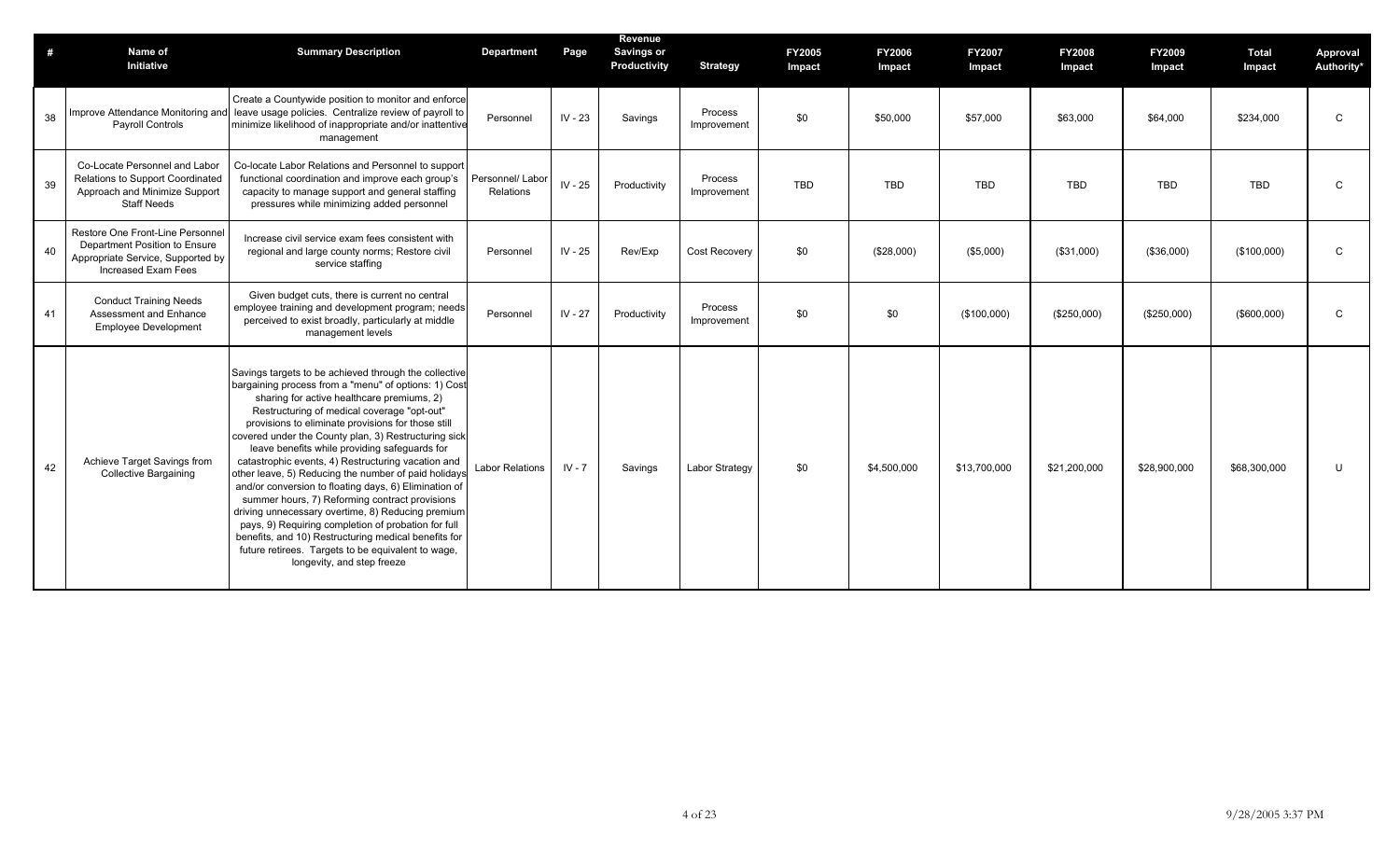| #  | Name of<br>Initiative                                                                                                                                                                       | <b>Summary Description</b>                                                                                                                                                                                                                                                                                                                                                                                                                                                                                                                                                                                                                                                                                                                                                                                                                                                                                           | Department             | Page      | Revenue<br><b>Savings or</b><br>Productivity | <b>Strategy</b>          | <b>FY2005</b><br>Impact | <b>FY2006</b><br>Impact | <b>FY2007</b><br>Impact | <b>FY2008</b><br>Impact | <b>FY2009</b><br>Impact | Total<br>Impact | Approval<br>Authority* |
|----|---------------------------------------------------------------------------------------------------------------------------------------------------------------------------------------------|----------------------------------------------------------------------------------------------------------------------------------------------------------------------------------------------------------------------------------------------------------------------------------------------------------------------------------------------------------------------------------------------------------------------------------------------------------------------------------------------------------------------------------------------------------------------------------------------------------------------------------------------------------------------------------------------------------------------------------------------------------------------------------------------------------------------------------------------------------------------------------------------------------------------|------------------------|-----------|----------------------------------------------|--------------------------|-------------------------|-------------------------|-------------------------|-------------------------|-------------------------|-----------------|------------------------|
| 43 | Continue Active Focus on Benefit<br>Cost Containment via Labor-<br>Management Health Care Coalition<br>(LMHC) to Hold Annual Cost<br>Increases at or Below 7% by 2007<br>and 10% Thereafter | Work through the LHMC to reduce healthcare cost<br>growth from forecast of 14.1%, 15.3%, and 13.2% in<br>FY2007, 2008, and 2009, respectively, to a more<br>affordable 7% in 2007 and 10% in FY2008 and 2009<br>through the adoption of measures from the following<br>"menu": 1) Aggressively negotiating insurance terms,<br>2) Exploring a carve-out of the prescription drug<br>program, 3) Evaluating potential savings from re-<br>bidding of the overall medical claims administration<br>at the next option, 4) Auditing claims processing<br>results to ensure accuracy, 5) Pursuing access to<br>low-cost federal 340b drug pricing, 6) Eliminating<br>massage and acupuncture benefits, 7) Establishing a<br>mandatory mail order program for maintenance<br>prescriptions, 8) Adjusting Rx copays and plan<br>provisions, 9) Increasing office visit co-pays, and 10)<br>Revising dental plan provisions | <b>Labor Relations</b> | $IV-16$   | Savings                                      | Labor Strategy           | \$0                     | \$0                     | \$1,800,000             | \$3,600,000             | \$5,100,000             | \$10,500,000    | U                      |
| 44 | Negotiate Greater Flexibility to<br>Subcontract                                                                                                                                             | Negotiate clear County process for competitive<br>contracting to ensure flexibility to move forward with<br>optimal approach for service delivery. Examples<br>include: golf course operation, payroll production,<br>and mowing and grounds maintenance.                                                                                                                                                                                                                                                                                                                                                                                                                                                                                                                                                                                                                                                            | <b>Labor Relations</b> | IV - 20   | Productivity                                 | <b>Internal Controls</b> | <b>TBD</b>              | TBD                     | <b>TBD</b>              | TBD                     | <b>TBD</b>              | TBD             | U                      |
| 45 | Negotiate Flexibility and Tools for<br><b>Effective Workforce Operational</b><br>Management                                                                                                 | Reform work rules and human resource structures to<br>improve productivity                                                                                                                                                                                                                                                                                                                                                                                                                                                                                                                                                                                                                                                                                                                                                                                                                                           | <b>Labor Relations</b> | IV - 22   | Productivity                                 | Process<br>Improvement   | <b>TBD</b>              | TBD                     | TBD                     | TBD                     | TBD                     | TBD             | U                      |
| 46 | Restructure Managerial Confidential<br><b>Employee Compensation Package</b>                                                                                                                 | Restructure Managerial and Confidential<br>compensation to reflect desired overall approach<br>(e.g., health plan contribution and plan redesign,<br>leave reforms) to achieve savings and demonstrate<br>leadership                                                                                                                                                                                                                                                                                                                                                                                                                                                                                                                                                                                                                                                                                                 | Personnel              | $IV - 6$  | Savings                                      | Labor Strategy           | \$0                     | \$215,000               | \$390,000               | \$484,000               | \$586,000               | \$1,675,000     | C                      |
| 47 | <b>Charge Administrative Surcharges</b>                                                                                                                                                     | Although fees are capped by the State, there may be<br>the possibility to charge an additional surcharge for<br>some services which takes into consideration the<br>administrative costs associated with providing the<br>service. An example where this could be<br>implemented would be with pistol permits                                                                                                                                                                                                                                                                                                                                                                                                                                                                                                                                                                                                        | Clerk                  | $V - 159$ | Revenue                                      | Cost Recovery            | <b>TBD</b>              | TBD                     | <b>TBD</b>              | <b>TBD</b>              | <b>TBD</b>              | <b>TBD</b>      | S                      |
| 48 | Increase Pistol Permits to<br><b>Comparable Rates</b>                                                                                                                                       | Adjust Pistol Permits form \$5 to \$10, consistent with<br>a number of New York counties                                                                                                                                                                                                                                                                                                                                                                                                                                                                                                                                                                                                                                                                                                                                                                                                                             | Clerk                  | $V - 157$ | Revenue                                      | Cost Recovery            | \$0                     | \$38,000                | \$38,000                | \$38,000                | \$38,000                | \$152,000       | C                      |
| 49 | Restore Registrar's Office                                                                                                                                                                  | 1 FTE +10 Part-Time Employees                                                                                                                                                                                                                                                                                                                                                                                                                                                                                                                                                                                                                                                                                                                                                                                                                                                                                        | Clerk                  | $V - 158$ | Revenue                                      | Process<br>Improvement   | \$0                     | (\$176,000)             | (\$183,000)             | (\$190,000)             | (\$201,000)             | (\$750,000)     | $\mathsf{C}$           |
| 50 | Increase of Motor Vehicle Fees                                                                                                                                                              | The State authorized an increase in the Motor<br>Vehicle fees which will take effect before the start of<br>FY2006                                                                                                                                                                                                                                                                                                                                                                                                                                                                                                                                                                                                                                                                                                                                                                                                   | Clerk                  | $V - 156$ | Revenue                                      | Cost Recovery            | \$0                     | \$800,000               | \$820,000               | \$830,000               | \$840,000               | \$3,290,000     | $\mathsf{C}$           |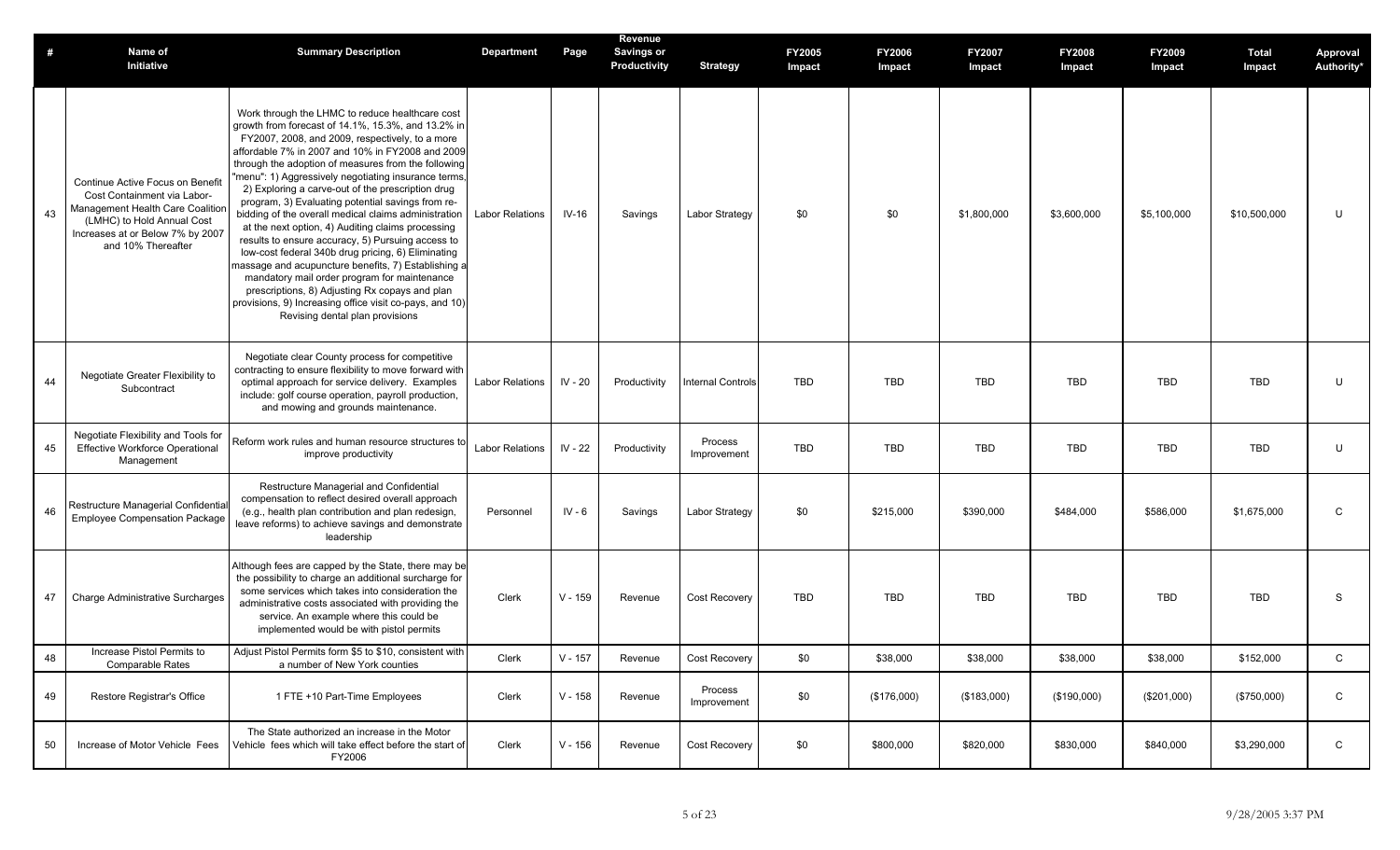| #  | Name of<br>Initiative                                                                                                                                                   | <b>Summary Description</b>                                                                                                                                                                                                                                                                                                                                                                                                                                                                                                              | <b>Department</b>     | Page      | Revenue<br><b>Savings or</b><br>Productivity | <b>Strategy</b>                 | <b>FY2005</b><br>Impact | <b>FY2006</b><br>Impact | <b>FY2007</b><br>Impact | <b>FY2008</b><br>Impact | <b>FY2009</b><br>Impact | <b>Total</b><br>Impact | Approval<br>Authority* |
|----|-------------------------------------------------------------------------------------------------------------------------------------------------------------------------|-----------------------------------------------------------------------------------------------------------------------------------------------------------------------------------------------------------------------------------------------------------------------------------------------------------------------------------------------------------------------------------------------------------------------------------------------------------------------------------------------------------------------------------------|-----------------------|-----------|----------------------------------------------|---------------------------------|-------------------------|-------------------------|-------------------------|-------------------------|-------------------------|------------------------|------------------------|
| 51 | Reopen Auto Bureaus Previously<br>Closed: Revenue Enhancement                                                                                                           | County residents can go to DMVs in other counties.<br>There was a drop in revenues accompanying the<br>closing of regional offices due to people going to<br>other counties. Three options to do this:<br>a) reopen closed spaces: County doesn't own space<br>but leased it so would still have to pay for space.<br>b) mobile stations in local offices: since in town<br>offices, there is low overhead and the main cost<br>would be salaries.<br>c) A few small satellite offices and a larger satellite in<br>a community college | Clerk                 | $V - 155$ | Revenue                                      | Cost Recovery                   | \$0                     | \$1,317,000             | \$1,719,000             | \$1,789,000             | \$1,858,000             | \$6,683,000            | $\mathsf{C}$           |
| 52 | <b>Establish Work Rules for Satellite</b><br>Office Staff in Auto Bureau to<br>Schedule Shifts on Saturdays and<br>other Days & Times when Service<br>Demand is Highest | Memorandum of Understanding already in place for<br>one facility. Would provide better opportunity to<br>generate revenue through being open on days when<br>demand for service is highest                                                                                                                                                                                                                                                                                                                                              | Clerk                 | $V - 160$ | Productivity                                 | <b>Labor Strategy</b>           | \$0                     | TBD                     | TBD                     | TBD                     | TBD                     | TBD                    | U                      |
| 53 | Merge Emergency Services into<br><b>Central Police Services</b>                                                                                                         | This initiative would provide for joint, integrated<br>communication with Central Police Services, while<br>maintaining County's commitment to providing critica<br>Homeland Security and other Emergency Services<br>functions, while eliminating one Commissioners<br>position                                                                                                                                                                                                                                                        | Emergency<br>Services | $V - 162$ | Savings                                      | Organizational<br>Restructuring | \$0                     | \$115,000               | \$136,000               | \$146,000               | \$128,000               | \$525,000              | C                      |
| 54 | <b>Consolidation &amp; Managed</b><br>Competition for Radio Maintenance                                                                                                 | At present, Emergency Services has in-house staff<br>performing radio maintenance. It is reported that<br>Public Works, Senior Services, Sheriff, and Parks<br>use a blend of in-house and outsourced staff to<br>perform this work. In a managed competition<br>process, in-house staff would compete for the<br>County's radio maintenance work with outside<br>providers, with the winning proposal engaging all of<br>the work. Savings of at least 10% can be reasonably<br>expected, given present lack of economies              | Emergency<br>Services | $V - 162$ | Savings                                      | Managed<br>Competition          | TBD                     | <b>TBD</b>              | <b>TBD</b>              | <b>TBD</b>              | <b>TBD</b>              | <b>TBD</b>             | U                      |
| 55 | <b>Reduce Residential Treatment</b><br>Facility (RTF) Expenditures                                                                                                      | Reduce RTF expenditures (\$120,000 per child per<br>year) by increasing community-based services                                                                                                                                                                                                                                                                                                                                                                                                                                        | MН                    | $V - 61$  | Savings                                      | <b>Realign Services</b>         | \$0                     | \$1,499,000             | \$2,366,000             | \$2,868,000             | \$3,293,000             | \$10,026,000           | $\mathsf{C}$           |
| 56 | Increase Medicaid and Private<br>Insurance Collections for Early<br>Intervention Program Participants                                                                   | Identify Medicaid eligible and potential eligible<br>families and children; pursue third party health<br>insurance payment for children in the EIP                                                                                                                                                                                                                                                                                                                                                                                      | Health                | $V - 55$  | Savings                                      | Cost Recovery                   | \$0                     | \$350,000               | \$467,000               | \$467,000               | \$467,000               | \$1,751,000            | $\mathsf C$            |
| 57 | Develop a Regional Automated<br>Public Health Laboratory Testing<br>Program                                                                                             | Invest in robotics technology and turnkey testing<br>services to increase sexually transmitted disease<br>testing; increase fee to cover direct and indirect<br>costs and offer volume pricing discounts to attract<br>bulk purchasers                                                                                                                                                                                                                                                                                                  | Health                | $V - 56$  | Savings                                      | $\mathsf{C}$                    | \$0                     | \$65,000                | \$210,000               | \$320,000               | \$383,000               | \$978,000              | $\mathsf{C}$           |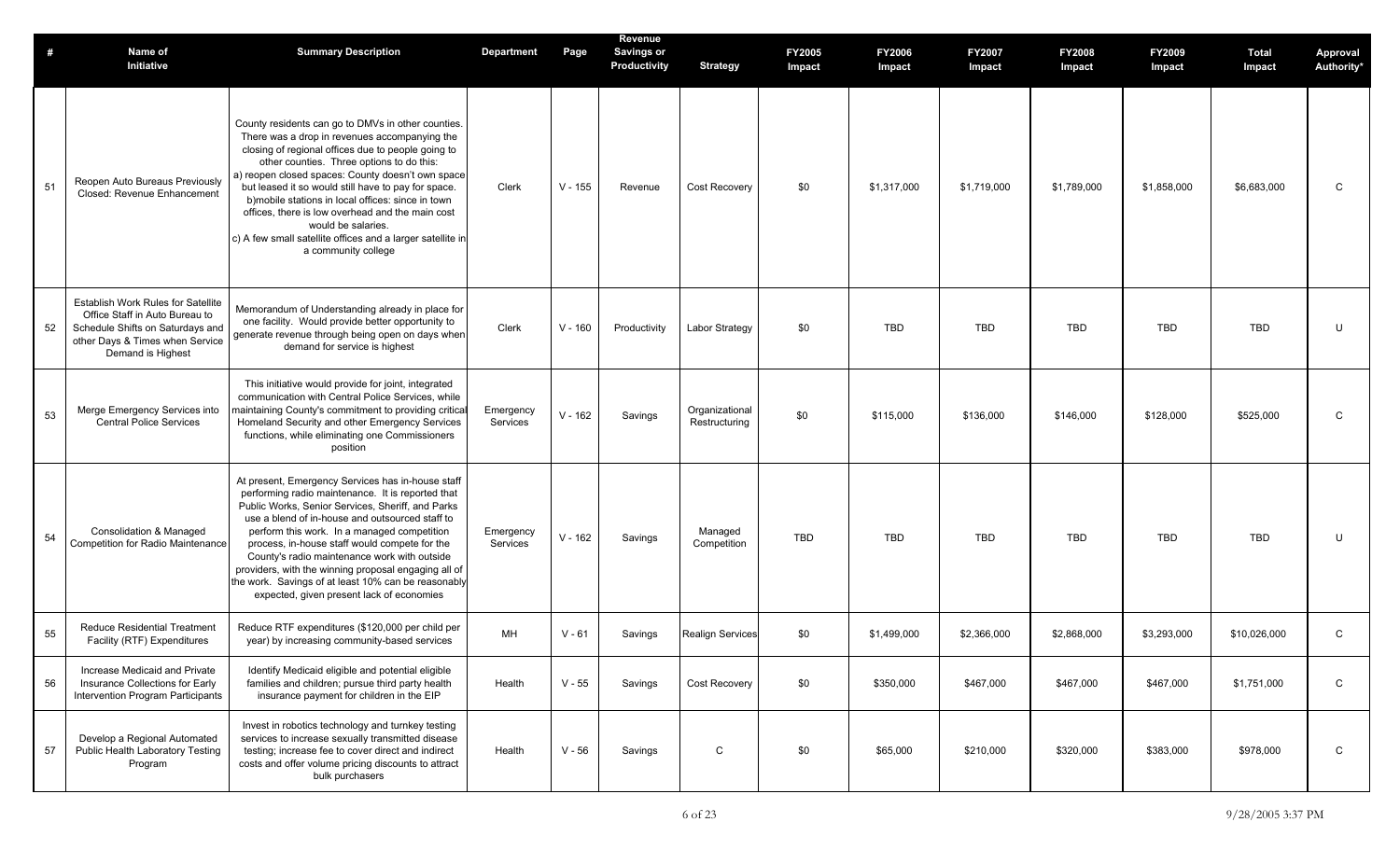| #  | Name of<br>Initiative                                                                      | <b>Summary Description</b>                                                                                                                                                                                                                                         | <b>Department</b> | Page     | Revenue<br>Savings or<br>Productivity | <b>Strategy</b>         | <b>FY2005</b><br>Impact | <b>FY2006</b><br>Impact | <b>FY2007</b><br>Impact | <b>FY2008</b><br>Impact | <b>FY2009</b><br>Impact | <b>Total</b><br>Impact | Approval<br>Authority* |
|----|--------------------------------------------------------------------------------------------|--------------------------------------------------------------------------------------------------------------------------------------------------------------------------------------------------------------------------------------------------------------------|-------------------|----------|---------------------------------------|-------------------------|-------------------------|-------------------------|-------------------------|-------------------------|-------------------------|------------------------|------------------------|
| 58 | Increase Revenue by Increasing<br><b>Medicaid Reimbursement</b>                            | Increase the number of enrollees in the Family<br>Planning Benefit Program and secure cooperation of<br>public managed care programs in credentialing<br>providers on a timely basis and making appropriate<br>payments                                            | Health            | $V - 58$ | Savings                               | <b>Realign Services</b> | \$0                     | \$50,000                | \$101,000               | \$100,000               | \$99,000                | \$350,000              | S                      |
| 59 | Increase Revenue by Increasing<br>Inspection and Other Fees                                | The Department's licensing and inspection fees have<br>not been raised since 1995. New York State Public<br>Health Law requires that fees be charged at a rate<br>comparable to providing the cost of services.                                                    | Health            | $V - 60$ | Revenue                               | <b>Cost Recovery</b>    | \$0                     | \$1,468,000             | \$1,505,000             | \$1,543,000             | \$1,582,000             | \$6,098,000            | C                      |
| 60 | Develop Integrated Data<br>Warehouse System                                                | Create an ERP system. To transfer client data to<br>appropriate departments for targeted case<br>management also allows for single point of entry.<br>Reduces the amount of redundant case management<br>and other services                                        | <b>DSS</b>        | $V - 63$ | Productivity                          | Process<br>Improvement  | \$0                     | \$0                     | CQ                      | CQ                      | CQ                      | CQ                     | $\mathsf C$            |
| 61 | Combat Medicaid Fraud and Abuse                                                            | Approach NYS Department of Health re. MOU to<br>initiate county initiated fraud and abuse activities                                                                                                                                                               | <b>DSS</b>        | $V - 67$ | Savings                               | Process<br>Improvement  | \$0                     | \$0                     | \$1,398,000             | \$2,190,000             | \$3,852,000             | \$7,440,000            | S                      |
| 62 | <b>Fiscal Sanction Avoidance</b>                                                           | Meet with NYS Department of Health to provide<br>actions and timeframes which resulted in reduction in<br>admin. costs in 2005 to avoid upward adjustment in<br>2005 Medicaid base year calculation                                                                | <b>DSS</b>        | $V - 69$ | Savings                               | Process<br>Improvement  | <b>TBD</b>              | <b>TBD</b>              | <b>TBD</b>              | <b>TBD</b>              | <b>TBD</b>              | <b>TBD</b>             | S                      |
| 63 | Special State Assistance                                                                   | Meet in Sept 2005 with NYS Department of Health<br>and pursue special State assistance (e.g. waivers,<br>demonstration authority, staff supplementation, etc.)                                                                                                     | <b>DSS</b>        | $V - 70$ | Savings                               | Process<br>Improvement  | <b>TBD</b>              | <b>TBD</b>              | <b>TBD</b>              | <b>TBD</b>              | <b>TBD</b>              | <b>TBD</b>             | S                      |
| 64 | Increase Use of Donated Funds to<br>Provide Match for State Children's<br>Services Funding | Seek a two-year waiver from the NYS Office of<br>Children and Family Services to permit additional<br>donated rather than Erie County tax dollars to<br>provide the match for State child care preventive<br>services funding                                      | <b>DSS</b>        | $V - 69$ | Savings                               | Cost Recovery           | <b>TBD</b>              | <b>TBD</b>              | <b>TBD</b>              | <b>TBD</b>              | <b>TBD</b>              | <b>TBD</b>             | S                      |
| 65 | Increase Third-Party Health<br><b>Insurance Collections</b>                                | Restore TPHI unit staffing to increase payments from<br>health insurers                                                                                                                                                                                            | <b>DSS</b>        | $V - 65$ | Revenue                               | Cost Recovery           | \$0                     | \$250,000               | \$100,000               | \$100,000               | \$100,000               | \$550,000              | $\mathsf{C}$           |
| 66 | <b>Expand Use of Facilitated Enrollers</b>                                                 | Facilitated enrollers are contracted workers who can<br>do basic Medicaid eligibility screening, which frees<br>caseworkers for more complicated client work.<br>Medicaid caseloads are now running about 1,000 per<br>caseworker, 3 times the optimal level.      | <b>DSS</b>        | $V - 64$ | Productivity                          | Process<br>Improvement  | TBD                     | TBD                     | TBD                     | TBD                     | <b>TBD</b>              | <b>TBD</b>             | C                      |
| 67 | Meet Waiver Requirements for<br><b>Case Supervisory Review</b>                             | DSS has a waiver from the State which exempts it<br>from required review of all cases by a supervisor.<br>Because of its extremely high caseloads, it is a more<br>productive use of time to focus on staff training and<br>support as opposed to routine reviews. | <b>DSS</b>        | $V - 63$ | Productivity                          | Process<br>Improvement  | CQ                      | CQ                      | CQ                      | CQ                      | CQ                      | CQ                     | C                      |
| 68 | <b>Implement Automated Medicaid</b><br><b>Eligibility System</b>                           | Request early implementation of the State developed<br>Electronic Eligibility Determination System (EEDS)                                                                                                                                                          | <b>DSS</b>        | $V - 67$ | Productivity                          | Process<br>Improvement  | TBD                     | TBD                     | TBD                     | TBD                     | TBD                     | <b>TBD</b>             | S                      |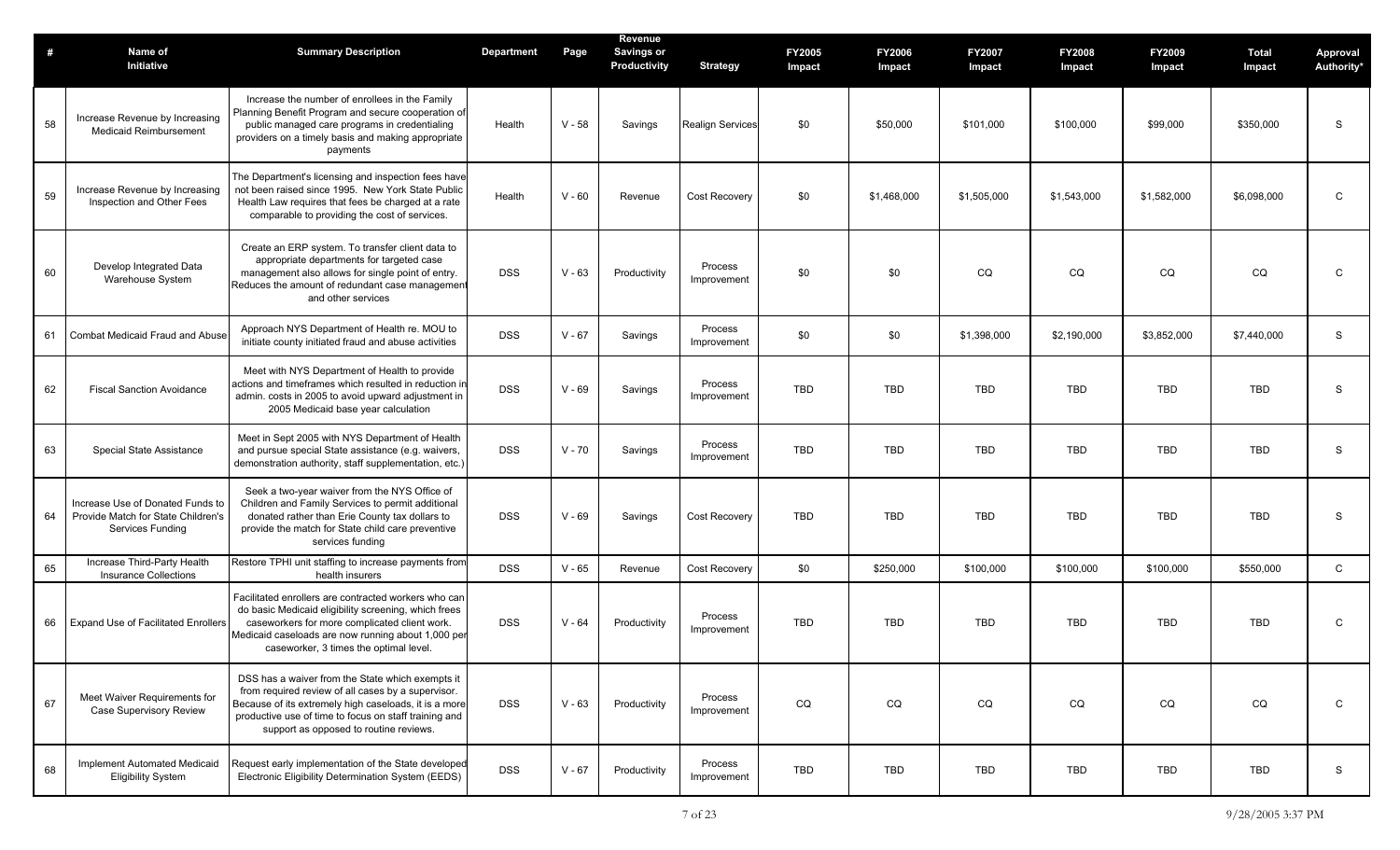| #  | Name of<br>Initiative                                                                                   | <b>Summary Description</b>                                                                                                                                                                                                                                                                                                                                                                                                                                                                                                                                                                                                                                                                                                                                                                                                                                                                                                | <b>Department</b>                 | Page      | Revenue<br><b>Savings or</b><br>Productivity | <b>Strategy</b>                 | <b>FY2005</b><br>Impact | <b>FY2006</b><br>Impact | <b>FY2007</b><br>Impact | <b>FY2008</b><br>Impact | <b>FY2009</b><br>Impact | Total<br>Impact | Approval<br>Authority* |
|----|---------------------------------------------------------------------------------------------------------|---------------------------------------------------------------------------------------------------------------------------------------------------------------------------------------------------------------------------------------------------------------------------------------------------------------------------------------------------------------------------------------------------------------------------------------------------------------------------------------------------------------------------------------------------------------------------------------------------------------------------------------------------------------------------------------------------------------------------------------------------------------------------------------------------------------------------------------------------------------------------------------------------------------------------|-----------------------------------|-----------|----------------------------------------------|---------------------------------|-------------------------|-------------------------|-------------------------|-------------------------|-------------------------|-----------------|------------------------|
| 69 | Social Services FTE Restoration                                                                         | Reductions in Social Services are jeopardizing<br>federal and state funding, increasing caseloads in<br>more expensive programs and creating concerns<br>about federal penalties and maintenance of effort<br>regulations. This initiative addresses the most<br>compelling concerns in these areas.                                                                                                                                                                                                                                                                                                                                                                                                                                                                                                                                                                                                                      | <b>DSS</b>                        | $V - 71$  | Savings                                      |                                 | \$0                     | (\$710,000)             | (\$973,000)             | (\$1,024,000)           | (\$1,075,000)           | (\$3,782,000)   | C                      |
| 70 | <b>DISS FTE restoration</b>                                                                             | Reductions in DISS are delaying successful<br>implementation and utilization of the County's ERP<br>system. This initiative addresses those concerns, as<br>well as basic staffing necessary to ensure security<br>and maintenance of the system.                                                                                                                                                                                                                                                                                                                                                                                                                                                                                                                                                                                                                                                                         | <b>DISS</b>                       | $V - 46$  | Productivity                                 |                                 | \$0                     | (\$498,000)             | (\$690,000)             | (\$726,000)             | (\$763,000)             | (\$2,677,000)   | C                      |
| 71 | Monitor Payments from OMRDD                                                                             | OMRDD has an allocation to reimburse counties for<br>the transition from Day Treatment to Day Habilitation<br>Payments received in 2005 will decrease the<br><b>Medicaid Base</b>                                                                                                                                                                                                                                                                                                                                                                                                                                                                                                                                                                                                                                                                                                                                         | <b>DSS</b>                        | $V - 70$  | Savings                                      | <b>Realign Services</b>         | \$0                     | \$180,000               | \$180,000               | \$180,000               | \$180,000               | \$720,000       | S                      |
| 72 | <b>Transfer Additional Responsibilities</b><br>to Contract Service Providers                            | Senior Services in 2005 underwent nearly \$0.5<br>million in staff reductions, including the elimination of<br>13 drivers from its transportation services. Going<br>forward, Senior Services will use a Cluster Review<br>Committee process to identify effective contract<br>providers to take on an increasing share of Senior<br>Services program resources and service delivery<br>responsibilities, expanding the amount of Senior<br>Services resources transferred to outside entities<br>from 65% to 75% of total resources. As an initial<br>step, an in-house senior case manager position is<br>being eliminated as part of the FY2006. At least one<br>additional position would be unfunded each of the<br>following three years of the Four-Year Plan. While<br>positions will be eliminated, General Fund savings<br>are modest due to the high percentage of case<br>manager costs that are grant funded | <b>Senior Services</b>            | $V - 163$ | Savings                                      | Realign Service<br>Levels       | \$0                     | \$4,000                 | \$8,000                 | \$12,000                | \$17,000                | \$41,000        | $\mathsf{C}$           |
| 73 | Institute 911 Wireless Phone<br>Surcharge of \$0.30                                                     | Institute a \$0.30 wireless surcharge on all wireless<br>phone lines in the County in order to offset the costs<br>of administering E-911 services to wireless callers                                                                                                                                                                                                                                                                                                                                                                                                                                                                                                                                                                                                                                                                                                                                                    | <b>Central Police</b><br>Services | $V - 127$ | Revenue                                      | Cost Recovery                   | \$0                     | \$830,000               | \$1,229,000             | \$1,351,000             | \$1,474,000             | \$4,884,000     | C                      |
| 74 | Add the City of Buffalo and the Erie<br>County Sheriff to the Emergency<br><b>Communications Center</b> | Achieve additional economies of scale by including<br>the City of Buffalo Police and Fire dispatching<br>services as well as the Erie County Sheriff's<br>Department dispatching to the Emergency<br><b>Communications Center</b>                                                                                                                                                                                                                                                                                                                                                                                                                                                                                                                                                                                                                                                                                         | <b>Central Police</b><br>Services | $V - 128$ | Savings                                      | Organizational<br>Restructuring | TBD                     | <b>TBD</b>              | TBD                     | <b>TBD</b>              | TBD                     | <b>TBD</b>      | OLC                    |
| 75 | Criminal History Record Information:<br>Home Health Care                                                | Raise fees charged for Criminal History Record<br>Checks for potential home health care employees<br>from \$7 to \$10                                                                                                                                                                                                                                                                                                                                                                                                                                                                                                                                                                                                                                                                                                                                                                                                     | <b>Central Police</b><br>Services | $V - 129$ | Revenue                                      | Cost Recovery                   | \$0                     | \$20,000                | \$21,000                | \$22,000                | \$23,000                | \$86,000        | $\mathsf{C}$           |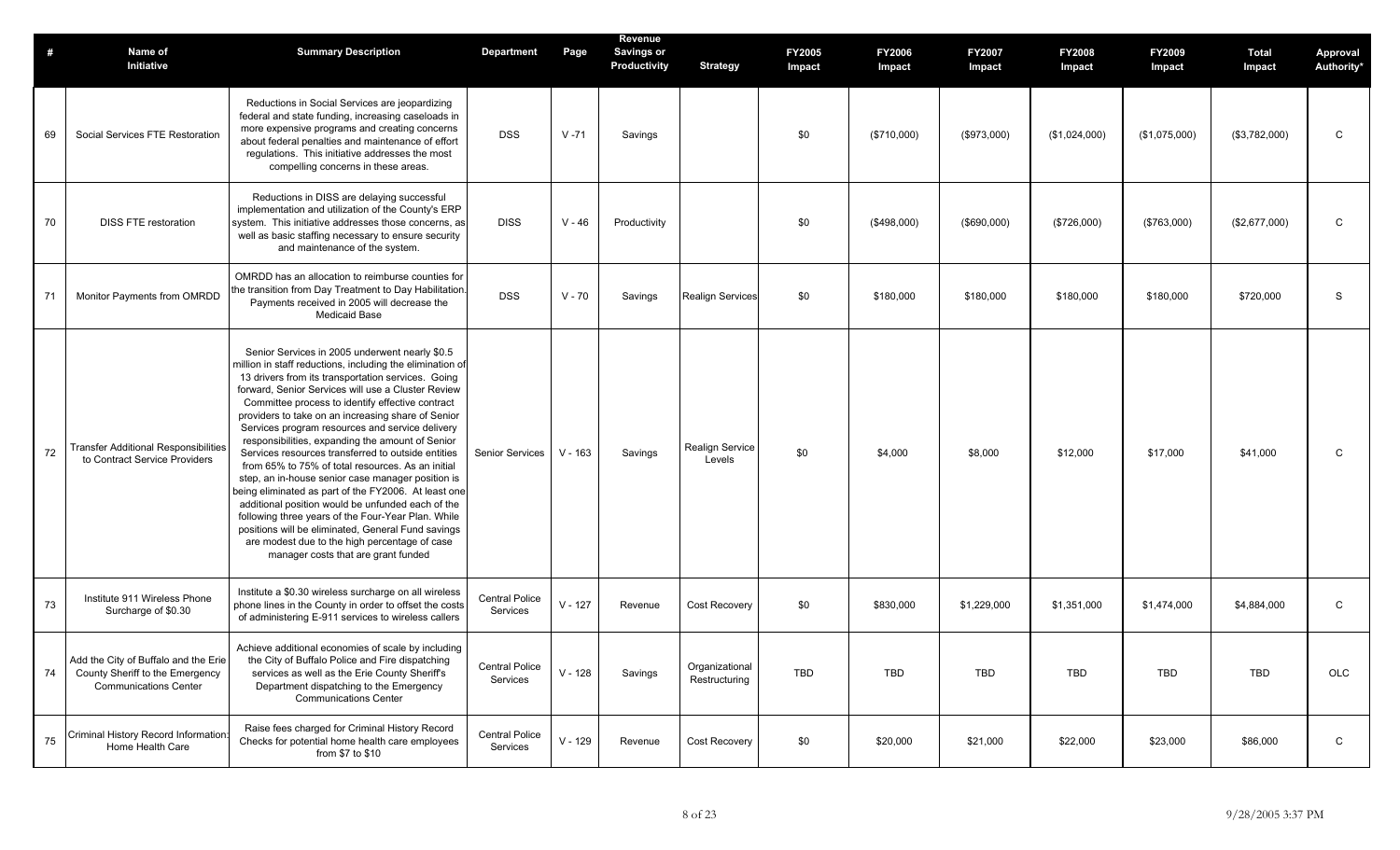| #  | <b>Name of</b><br>Initiative                                                                                                                                     | <b>Summary Description</b>                                                                                                                                                                                                              | <b>Department</b>                 | Page      | Revenue<br>Savings or<br>Productivity | <b>Strategy</b>                             | <b>FY2005</b><br>Impact | <b>FY2006</b><br>Impact | <b>FY2007</b><br>Impact | <b>FY2008</b><br>Impact | <b>FY2009</b><br>Impact | <b>Total</b><br>Impact | Approval<br>Authority* |
|----|------------------------------------------------------------------------------------------------------------------------------------------------------------------|-----------------------------------------------------------------------------------------------------------------------------------------------------------------------------------------------------------------------------------------|-----------------------------------|-----------|---------------------------------------|---------------------------------------------|-------------------------|-------------------------|-------------------------|-------------------------|-------------------------|------------------------|------------------------|
| 76 | Criminal History Record Information<br>Landlords                                                                                                                 | Offer criminal history record checks on potential<br>tenants to landlord for \$10                                                                                                                                                       | <b>Central Police</b><br>Services | $V - 130$ | Revenue                               | Cost Recovery                               | \$0                     | \$6,000                 | \$6,000                 | \$6,000                 | \$7,000                 | \$25,000               | $\mathsf{C}$           |
| 77 | Police Training in ECC                                                                                                                                           | Contract with the Erie County Community College to<br>provide law enforcement training                                                                                                                                                  | <b>Central Police</b><br>Services | $V - 131$ | Savings                               | Managed<br>Competition                      | \$0                     | \$111,000               | \$392,000               | \$453,000               | \$616,000               | \$1,572,000            | $\mathsf{C}$           |
| 78 | Homeland Security Radio System<br><b>Pilot Project</b>                                                                                                           | Use Homeland Security Funds to Partner with the<br>State of New York on an Updated Radio<br><b>Communications System</b>                                                                                                                | <b>Central Police</b><br>Services | $V - 132$ | Productivity                          | Capital and<br>Productivity<br>Improvements | <b>TBD</b>              | <b>TBD</b>              | <b>TBD</b>              | TBD                     | <b>TBD</b>              | <b>TBD</b>             | S                      |
| 79 | Daily Download of Felonies in<br>Localities Other than Buffalo                                                                                                   | Enable to District Attorney's Office to Download Dail<br>a Record of Felonies Committed Across the County                                                                                                                               | <b>District Attorney</b>          | $V - 115$ | Productivity                          | Process<br>Improvement                      | <b>TBD</b>              | <b>TBD</b>              | <b>TBD</b>              | <b>TBD</b>              | <b>TBD</b>              | <b>TBD</b>             | <b>OLC</b>             |
| 80 | Feed CPS Data into District<br>Attorney's Office                                                                                                                 | Feed Data from Central Police Services to District<br>Attorney's Office to allow for District Attorney's Office<br>to become aware sooner of their cases                                                                                | <b>District Attorney</b>          | $V - 112$ | Productivity                          | Organizational<br>Restructuring             | CQ                      | CQ                      | CQ                      | CQ                      | CQ                      | CQ                     | $\mathsf{C}$           |
| 81 | <b>Assess Establishment of Complaint</b><br>Room Approach to Avoid<br>Unnecessary Jail Time through<br>Prosecutorial Decision-making<br>Immediately after Arrest | Install a Complaint Room which increases the<br>contact between the D.A.'s office and arresting<br>officers, reduces officer's appearances in court, and<br>reduces the caseload the D.A.'s office handles<br>beyond the Complaint Room | <b>District Attorney</b>          | $V - 115$ | Savings                               | Process<br>Improvement                      | <b>TBD</b>              | TBD                     | TBD                     | TBD                     | <b>TBD</b>              | <b>TBD</b>             | $\mathsf{C}$           |
| 82 | Scan Misdemeanors and Records                                                                                                                                    | Record misdemeanor records through scanning                                                                                                                                                                                             | District Attorney                 | $V - 112$ | Productivity                          | Process<br>Improvement                      | \$0                     | (\$52,000)              | \$27,000                | \$27,000                | \$27,000                | \$29,000               | $\mathsf{C}$           |
| 83 | Reduce Unnecessary Jail Time                                                                                                                                     | The County will investigate the feasibility of a<br>program which would allow for immediate access to<br>the District Attorney's office during the heaviest<br>arrest periods in a day                                                  | <b>District Attorney</b>          | $V - 113$ | Productivity                          | Process<br>Improvement                      | <b>TBD</b>              | <b>TBD</b>              | <b>TBD</b>              | TBD                     | <b>TBD</b>              | <b>TBD</b>             | $\mathsf{C}$           |
| 84 | <b>Automated Resolution Filing</b><br>(Partnership Report)                                                                                                       | Support implementation of cost reductions in County<br>Executive's Office through establishment of<br>automated resolution filing system, reducing the<br>workload associated with handling 1,000 resolutions<br>a year                 | <b>County Executive</b>           | $V - 1$   | Productivity                          | Process<br>Improvement                      | <b>TBD</b>              | <b>TBD</b>              | <b>TBD</b>              | TBD                     | <b>TBD</b>              | <b>TBD</b>             | C                      |
| 85 | Establish "Countystat" System to<br>Improve Management<br>Accountability and Planning                                                                            | Identify clear performance targets and manage to<br>results through a Countystat system. Could<br>coordinate this with City's interest in establishing a<br>Citistat system                                                             | County Executive                  | $V - 2$   | Productivity                          | Process<br>Improvement                      | <b>TBD</b>              | <b>TBD</b>              | <b>TBD</b>              | TBD                     | <b>TBD</b>              | <b>TBD</b>             | $\mathsf{C}$           |
| 86 | Reduce Office of County Executive<br><b>Expenditures while Maintaining</b><br>Capacity to Implement Four-Year<br>Plan Savings and Cost-Recovery<br>Initiatives   | The Office of the County Executive will identify<br>organizational efficiencies to achieve \$120,000 in<br>savings                                                                                                                      | <b>County Executive</b>           | $V - 1$   | Savings                               | Organizational<br>Restructuring             | \$0                     | \$120,000               | \$120,000               | \$122,000               | \$124,000               | \$486,000              | $\mathsf{C}$           |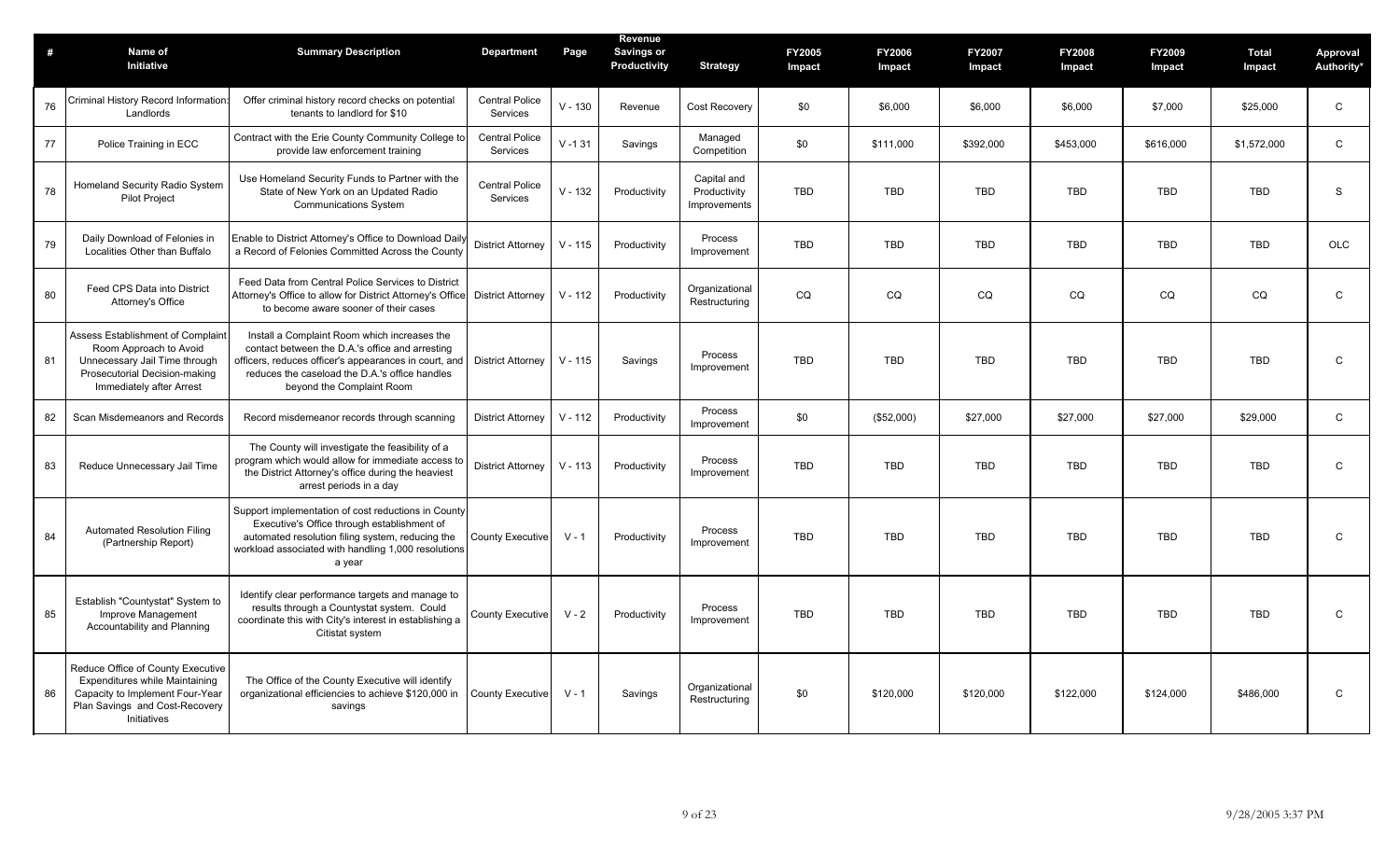| #  | Name of                                                     | <b>Summary Description</b>                                                                                                                                                                                                                                                                                                                                                                                                                                                                                                                                                                                                                                                                                                                                                                                                                                                                                                                                                                                                                                                                                                                                                      | <b>Department</b>      | Page     | Revenue<br><b>Savings or</b> |                                  | <b>FY2005</b> | <b>FY2006</b> | <b>FY2007</b> | <b>FY2008</b> | FY2009      | Total       | Approval     |
|----|-------------------------------------------------------------|---------------------------------------------------------------------------------------------------------------------------------------------------------------------------------------------------------------------------------------------------------------------------------------------------------------------------------------------------------------------------------------------------------------------------------------------------------------------------------------------------------------------------------------------------------------------------------------------------------------------------------------------------------------------------------------------------------------------------------------------------------------------------------------------------------------------------------------------------------------------------------------------------------------------------------------------------------------------------------------------------------------------------------------------------------------------------------------------------------------------------------------------------------------------------------|------------------------|----------|------------------------------|----------------------------------|---------------|---------------|---------------|---------------|-------------|-------------|--------------|
|    | Initiative                                                  |                                                                                                                                                                                                                                                                                                                                                                                                                                                                                                                                                                                                                                                                                                                                                                                                                                                                                                                                                                                                                                                                                                                                                                                 |                        |          | Productivity                 | <b>Strategy</b>                  | Impact        | Impact        | Impact        | Impact        | Impact      | Impact      | Authority*   |
| 87 | Add Clerk to Improve Productivity                           | Attorneys presently consumed with clerical tasks<br>would be freed to better perform legal duties on<br>County's behalf with the support of a restored clerica<br>position                                                                                                                                                                                                                                                                                                                                                                                                                                                                                                                                                                                                                                                                                                                                                                                                                                                                                                                                                                                                      | County Attorney        | $V - 13$ | Savings                      | <b>Realign Service</b><br>Levels | \$0           | (\$53,000)    | (\$54,000)    | (\$56,000)    | (\$59,000)  | (\$222,000) | $\mathsf C$  |
| 88 | to Lead Proactive, Comprehensive<br>Risk Management Program | Engage a professional Risk Manager to coordinate<br>with the County Executive, County Attorney,<br>Personnel, and department risk management<br>representatives to establish a comprehensive Risk<br>Management Program which strengthens controls on<br>Risk Monitoring, Employee Disability & Safety,<br>Engage Professional Risk Manager support active pursuit of Subrogation/Third Part Suits<br>& Claims, Identification of Most Cost-Effective use of<br>County Insurances, Risk Management Budgeting &<br>Reporting and other initiatives to contain risk-related<br>costs. Savings estimates, net Risk Manager's cost,<br>also cover Workers' Compensation initiative.<br>Overtime savings from avoided need to backfill<br>positions vacated by employee disability are not<br>factored in, to be conservative                                                                                                                                                                                                                                                                                                                                                        | <b>Risk Management</b> | $IX - 2$ | Savings                      | <b>Internal Controls</b>         | \$0           | (\$137,000)   | (\$131,000)   | (\$136,000)   | (\$141,000) | (\$545,000) | C            |
| 89 | <b>Establish Comprehensive Risk</b><br>Management Program   | At present, the County is served on Workers'<br>Compensation management by an outside Third-<br>Party Administrator and Risk Management<br>consultant, but without the services a professional<br>risk manager to manage this important function<br>internally. As part of its comprehensive Risk<br>Management Program, the newly hired in-house Risk<br>Management would establish and manage processes<br>for controlling Workers' Compensation claims, costs,<br>worker safety, and days of work missed, such as the<br>establishment of a Workers' Compensation Abuse<br>Hotline, a Loss-Prevention Program, Return-To-<br>Work policies which are uniformly followed<br>throughout the County Government, coordination<br>with the County Attorney on pursuit of payments from<br>third-party insurers in cases when appropriate to the<br>case of an employee's injury, systematic review of<br>the accuracy of Medical Bills, receipt of timely<br>department reports, and dissemination of monthly<br>Third-Party-Administrator and Consultant reports to<br>department managers and County policy officials to<br>promote improved focus on employee disability costs | <b>Risk Management</b> | $IX - 3$ | Savings                      | <b>Internal Controls</b>         | \$0           | \$277,000     | \$752,000     | \$1,224,000   | \$1,769,000 | \$4,022,000 | $\mathsf{C}$ |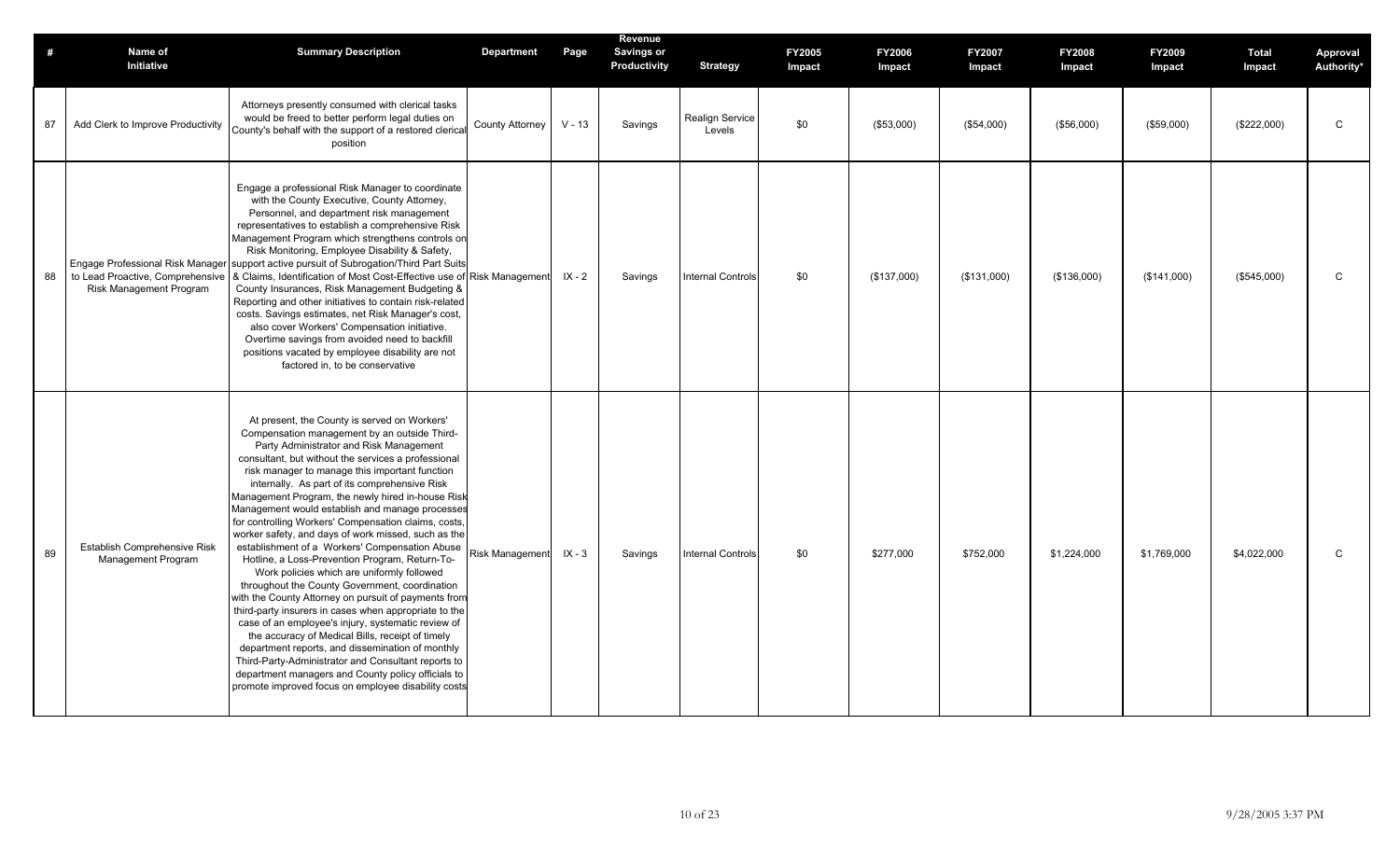| #  | Name of<br>Initiative                                       | <b>Summary Description</b>                                                                                                                                                                                                                                                                                                                                                                                                                                                                                                                                                                                                                                                                                                                                                                                         | <b>Department</b>                         | Page     | Revenue<br><b>Savings or</b><br>Productivity | <b>Strategy</b>        | <b>FY2005</b><br>Impact | FY2006<br>Impact | <b>FY2007</b><br>Impact | FY2008<br>Impact | FY2009<br>Impact | <b>Total</b><br>Impact | Approval<br>Authority* |
|----|-------------------------------------------------------------|--------------------------------------------------------------------------------------------------------------------------------------------------------------------------------------------------------------------------------------------------------------------------------------------------------------------------------------------------------------------------------------------------------------------------------------------------------------------------------------------------------------------------------------------------------------------------------------------------------------------------------------------------------------------------------------------------------------------------------------------------------------------------------------------------------------------|-------------------------------------------|----------|----------------------------------------------|------------------------|-------------------------|------------------|-------------------------|------------------|------------------|------------------------|------------------------|
| 90 | Pursue Pooled Insurance Bidding                             | Consistent suggestions of "Who Does What?" and<br>Partnership Report, form a consortium of County and<br>local government units to acquire insurances on a<br>pooled basis, achieving savings through economies<br>of purchasing power, providing localities with<br>flexibility on joining all or a select number of<br>coverages. Prior to implementation, consultant<br>support likely necessary to formulate the bid, villages<br>and towns would have to be encouraged to join.<br>Ability to join existing school-district provided<br>insurance programs, if legal barriers removed, will be<br>considered                                                                                                                                                                                                  | Risk Management                           | $V - 14$ | Savings                                      | Process<br>Improvement | \$0                     | TBD              | <b>TBD</b>              | <b>TBD</b>       | <b>TBD</b>       | <b>TBD</b>             | OLC                    |
| 91 | Wrap Up Insurance Policy for<br><b>Capital Construction</b> | At present, the County requires contractors engaged<br>for capital projects to acquire insurance naming the<br>County as the insured in the case of loss. These<br>insurance costs are typically passed through to the<br>County. Under this initiative, the County will actively<br>explore acquisition of "wrap up" insurance which all<br>contractors would have to engage. The County's<br>advantage of scale in acquiring wrap up insurance<br>would reduce costs. Fiscal impacts would be<br>determined following further analysis to determine<br>analytical, legal, procedural<br>requirements/impediments, and willingness of towns,<br>villages, and other local governments to join in this<br>program                                                                                                  | Risk Management                           | $V - 14$ | Savings                                      | Process<br>Improvement | TBD                     | <b>TBD</b>       | <b>TBD</b>              | <b>TBD</b>       | <b>TBD</b>       | <b>TBD</b>             | ${\rm C}$              |
| 92 | Centralize Collections &<br>Receivables Management          | Overcome present organizational fragmentation of<br>receivables management and collection through<br>establishment of a specialized, central unit focused<br>on this responsibility                                                                                                                                                                                                                                                                                                                                                                                                                                                                                                                                                                                                                                | Div of Budget,<br>Management &<br>Finance | $V - 10$ | Productivity                                 | Revenue                | \$0                     | \$766,000        | \$4,122,000             | \$4,554,000      | \$5,032,000      | \$14,474,000           | ${\bf C}$              |
| 93 | Create a Productivity Bank                                  | The County will create a Productivity Bank to fund<br>initiatives that will result in future cost savings.<br>When investment is made in a new project or<br>technology that is anticipated to save the County<br>money, it expects a return on that investment. Using<br>a Productivity Bank system, department heads will<br>propose projects to a central committee that will<br>evaluate requests and develop a formal framework<br>for the savings to be achieved. Savings can come<br>through reduced hardware or software maintenance.<br>decreased overtime, the elimination of positions<br>through attrition, or other ways. By agreeing to<br>project terms in a formal agreement up front, there<br>can be a clear understanding about how the cost<br>savings will be reflected in subsequent budgets | Div of Budget,<br>Management &<br>Finance | $V - 9$  | Productivity                                 | Cost Recovery          | TBD                     | <b>TBD</b>       | <b>TBD</b>              | <b>TBD</b>       | <b>TBD</b>       | <b>TBD</b>             | $\mathsf C$            |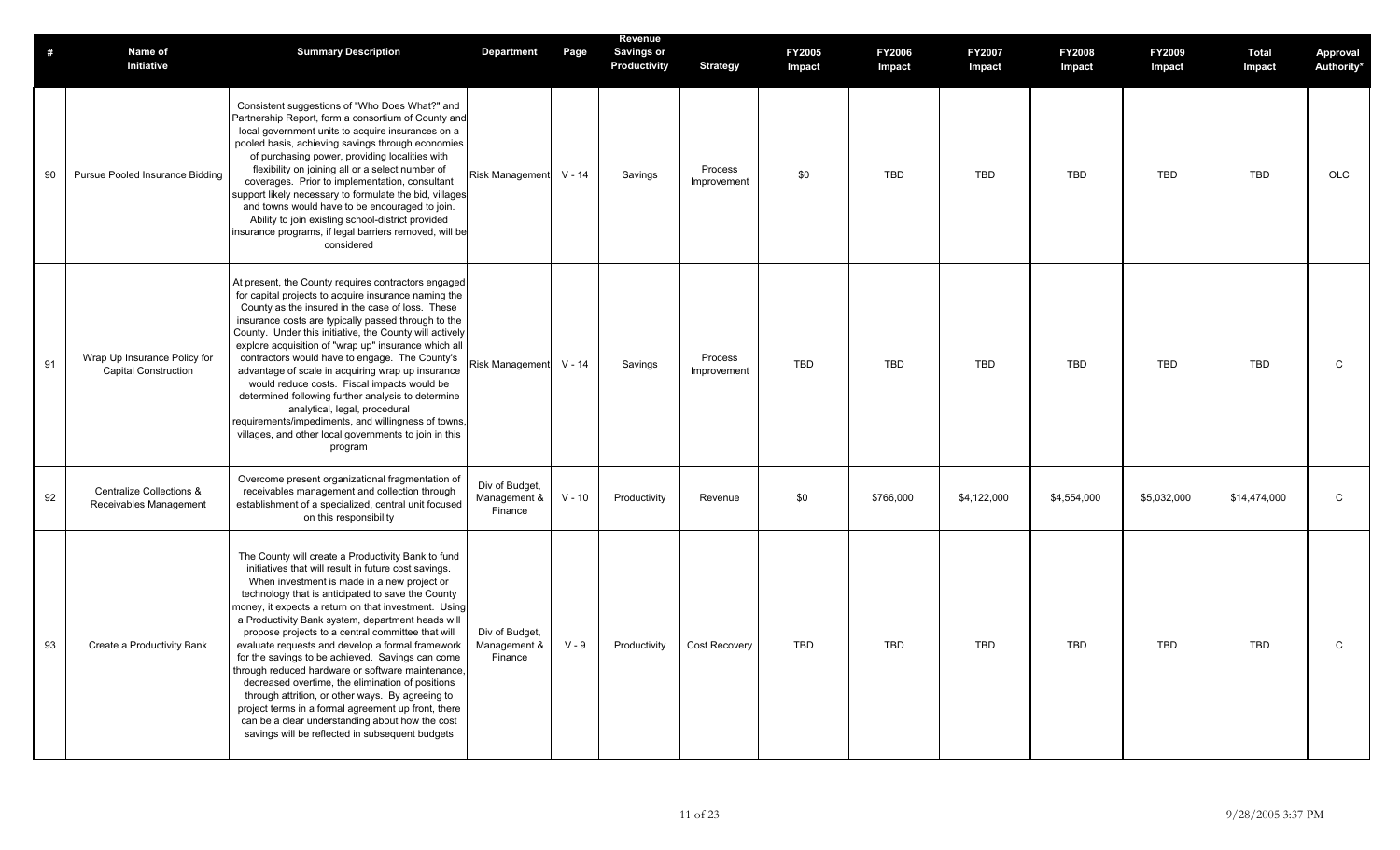| #  | Name of<br>Initiative                                         | <b>Summary Description</b>                                                                                                                                                                                                                                                                                                                                                                                                                                                                                                                                                                                                                                                                                               | Department                                                               | Page       | Revenue<br>Savings or<br>Productivity | <b>Strategy</b>          | <b>FY2005</b><br>Impact | <b>FY2006</b><br>Impact | <b>FY2007</b><br>Impact | <b>FY2008</b><br>Impact | <b>FY2009</b><br>Impact | <b>Total</b><br>Impact | Approval<br>Authority* |
|----|---------------------------------------------------------------|--------------------------------------------------------------------------------------------------------------------------------------------------------------------------------------------------------------------------------------------------------------------------------------------------------------------------------------------------------------------------------------------------------------------------------------------------------------------------------------------------------------------------------------------------------------------------------------------------------------------------------------------------------------------------------------------------------------------------|--------------------------------------------------------------------------|------------|---------------------------------------|--------------------------|-------------------------|-------------------------|-------------------------|-------------------------|-------------------------|------------------------|------------------------|
| 94 | Develop and Implement Market-<br><b>Based Revenue Program</b> | Maximize the revenue-generating capacity of County<br>assets by employing various entrepreneurial<br>concepts, including advertising, exclusivity<br>arrangements, rental agreements, and corporate<br>sponsorships                                                                                                                                                                                                                                                                                                                                                                                                                                                                                                      | Div of Budget,<br>Management &<br>Finance AND<br>Comptroller's<br>Office | $V - 6$    | Revenue                               | Cost Recovery            | \$0                     | \$166,000               | \$416,000               | \$1,039,000             | \$1,039,000             | \$2,660,000            | $\mathsf{C}$           |
| 95 | Develop Meaningful Budget<br><b>Monitoring Reports</b>        | Produce Budget Monitoring Reports with accurate<br>year-end forecasts - It is important that the County<br>finance professionals provide estimated year-end<br>forecasts. Forecast caveats and assumptions should<br>be explicitly stated and updated when appropriate                                                                                                                                                                                                                                                                                                                                                                                                                                                   | Div of Budget,<br>Management &<br>Finance AND<br>Comptroller's<br>Office | $VIII-1$   | Productivity                          | <b>Internal Controls</b> | <b>TBD</b>              | <b>TBD</b>              | <b>TBD</b>              | <b>TBD</b>              | <b>TBD</b>              | <b>TBD</b>             | $\mathsf{C}$           |
| 96 | Develop Meaningful Monthly Budget<br>Variance Status Reports  | Produce monthly budget variance status reports -<br>The County's financial systems should be updated to<br>provide monthly budget variance reports. This can<br>be very useful to the County since it can help<br>decision makers identify 'off track' budgets<br>variances. Recommendations and clear action plans<br>should then be produced to help diminish or eliminate<br>'off track' budgets variances                                                                                                                                                                                                                                                                                                            | Div of Budget,<br>Management &<br>Finance AND<br>Comptroller's<br>Office | $VIII - 2$ | Productivity                          | <b>Internal Controls</b> | <b>TBD</b>              | TBD                     | <b>TBD</b>              | TBD                     | <b>TBD</b>              | <b>TBD</b>             | $\mathsf{C}$           |
| 97 | Develop Meaningful Monthly Budget<br>Reports                  | Provide meaningful monthly budget numbers/reports<br>- Monthly budgets should be more accurate than a<br>1/12th partition of the annual budget. Though this<br>methodology is valid for many revenues and<br>expenditures it is not a valid method for 'seasonal'<br>revenues and expenditures. The County's system-<br>generated reports appear to have most of the<br>monthly budgets set at a fixed 1/12th per month.<br>The County recognizes this, and has provided some<br>high-level adjustments that correct for seasonality.<br>While a manual intervention helps, the county needs<br>to make its system generated monthly budget reports<br>reflect the expected seasonality in its revenues and<br>expenses. | Div of Budget,<br>Management &<br>Finance AND<br>Comptroller's<br>Office | $VIII - 2$ | Productivity                          | <b>Internal Controls</b> | <b>TBD</b>              | <b>TBD</b>              | <b>TBD</b>              | <b>TBD</b>              | <b>TBD</b>              | <b>TBD</b>             | $\mathsf{C}$           |
| 98 | Develop Meaningful Current Period<br>Surplus/Deficit Reports  | Produce current period surplus/deficit reports with<br>year end balances and projections - The current<br>surplus/deficit reports produced by the County show<br>surplus/deficit for the period covered but they do not<br>carry the surplus/deficit forward to show the<br>estimated total ending fund balance. The ending<br>fund balance must be explicitly shown along with<br>forecasts going forward that show 'worst case<br>scenarios'.                                                                                                                                                                                                                                                                          | Div of Budget,<br>Management &<br>Finance AND<br>Comptroller's<br>Office | $VIII - 2$ | Productivity                          | <b>Internal Controls</b> | <b>TBD</b>              | <b>TBD</b>              | <b>TBD</b>              | <b>TBD</b>              | <b>TBD</b>              | <b>TBD</b>             | $\mathsf C$            |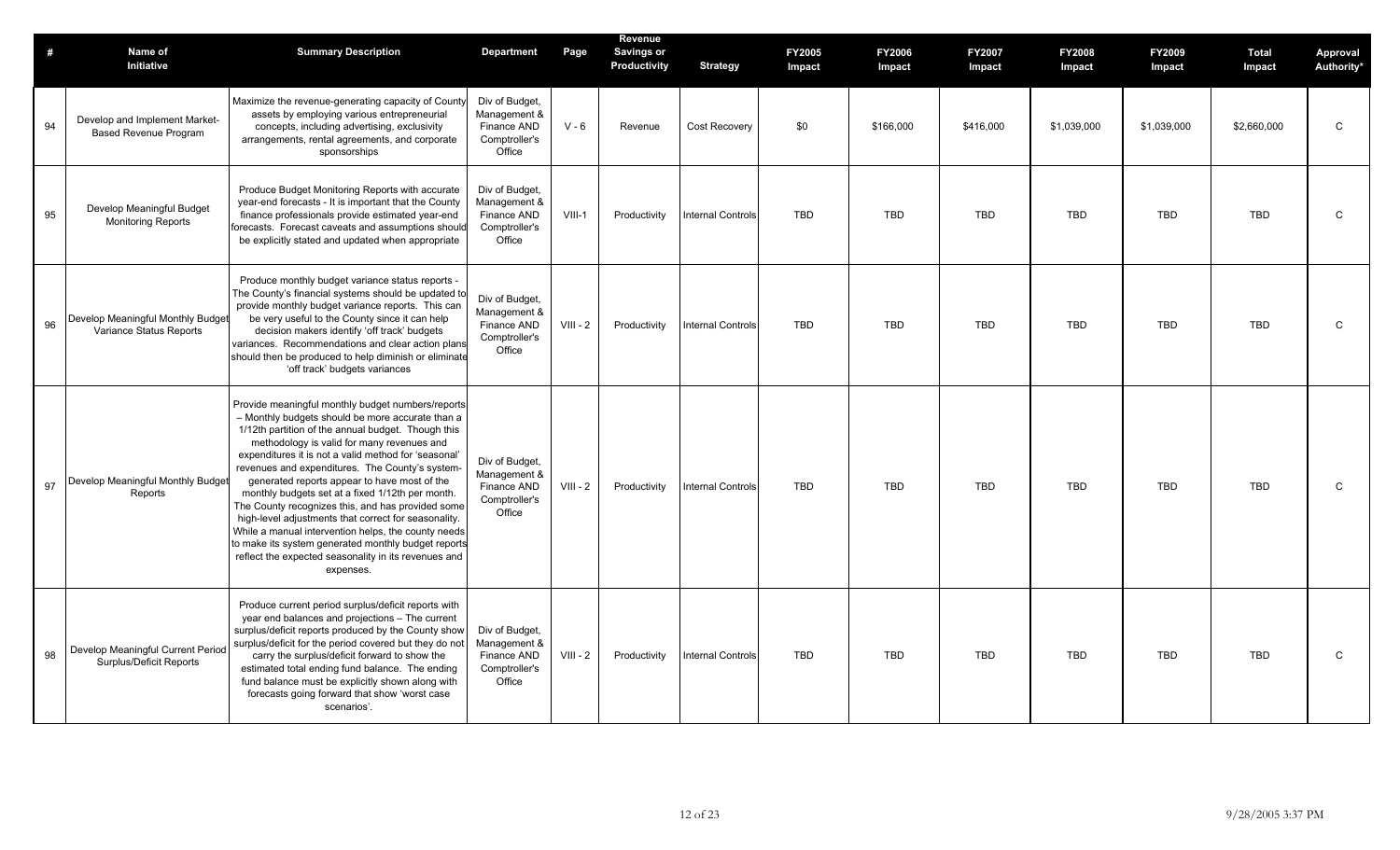| #   | Name of<br>Initiative                                           | <b>Summary Description</b>                                                                                                                                                                                                                                                                                                                                                                                                                                                                                     | <b>Department</b>                                                        | Page       | Revenue<br><b>Savings or</b><br>Productivity | <b>Strategy</b>                      | <b>FY2005</b><br>Impact | <b>FY2006</b><br>Impact | <b>FY2007</b><br>Impact | <b>FY2008</b><br>Impact | <b>FY2009</b><br>Impact | Total<br>Impact | <b>Approval</b><br>Authority* |
|-----|-----------------------------------------------------------------|----------------------------------------------------------------------------------------------------------------------------------------------------------------------------------------------------------------------------------------------------------------------------------------------------------------------------------------------------------------------------------------------------------------------------------------------------------------------------------------------------------------|--------------------------------------------------------------------------|------------|----------------------------------------------|--------------------------------------|-------------------------|-------------------------|-------------------------|-------------------------|-------------------------|-----------------|-------------------------------|
| 99  | Develop Meaningful Accurate<br><b>Budget Monitoring Reports</b> | Produce accurate budget monitoring reports - The<br>County's current budget monitoring reports treat<br>appropriated fund balance as revenue. Though this<br>is not wrong, budget monitoring reports must show<br>the structural balance at the end of the year by<br>clearly displaying how recurring revenues (excluding<br>fund balance, land sales, etc.) match recurring<br>expenditures.                                                                                                                 | Div of Budget,<br>Management &<br>Finance AND<br>Comptroller's<br>Office | $VIII - 2$ | Productivity                                 | <b>Internal Controls</b>             | <b>TBD</b>              | TBD                     | <b>TBD</b>              | <b>TBD</b>              | TBD                     | <b>TBD</b>      | C                             |
| 100 | Develop Meaningful Balance Sheet<br><b>Monitoring Reports</b>   | Produce balance sheet monitoring reports - Balance<br>sheet monitoring reports should be produced monthly<br>that focus on the County's cash position, receivables<br>(which are increasing, decreasing, etc.).<br>Additionally, there should be clear policies that<br>highlight what is important from the reports and how<br>the information from the reports gets disseminated to<br>decision-makers                                                                                                       | Div of Budget,<br>Management &<br>Finance AND<br>Comptroller's<br>Office | $VIII - 3$ | Productivity                                 | <b>Internal Controls</b>             | <b>TBD</b>              | TBD                     | <b>TBD</b>              | <b>TBD</b>              | TBD                     | <b>TBD</b>      | C                             |
| 101 | Develop Accurate Revenue<br>Estimates                           | It is important, when developing budgets that<br>estimates for revenues (as well as expenditures) be<br>accurate as data permit. Estimates should lean on<br>the side of conservatism, unless the government has<br>substantial reserves from which to draw.<br>Additionally, revenue estimates should be updated to<br>reflect current information. No revenues should be<br>estimated to increase aggressively to make the<br>budget balance, even if there is fund balance that is<br>available to cover it | Div of Budget,<br>Management &<br>Finance AND<br>Comptroller's<br>Office | $VIII - 6$ | Productivity                                 | <b>Internal Controls</b>             | <b>TBD</b>              | TBD                     | <b>TBD</b>              | <b>TBD</b>              | TBD                     | <b>TBD</b>      | C                             |
| 102 | Develop Fiscal Performance<br>Indicators/Benchmarks             | Identify or develop meaningful performance<br>indicators/benchmarks that help gauge or explain<br>fiscal performance                                                                                                                                                                                                                                                                                                                                                                                           | Div of Budget,<br>Management &<br>Finance AND<br>Comptroller's<br>Office | $VIII - 2$ | Productivity                                 | <b>Internal Controls</b>             | <b>TBD</b>              | TBD                     | <b>TBD</b>              | TBD                     | TBD                     | TBD             | C                             |
| 103 | Develop Flexible Reporting Tools                                | Develop flexible reporting tools either using My SAP<br>Financials or SAP and a spreadsheet product (i.e.,<br>Excel)                                                                                                                                                                                                                                                                                                                                                                                           | Div of Budget,<br>Management &<br>Finance AND<br>Comptroller's<br>Office | $VIII - 1$ | Productivity                                 | <b>Internal Controls</b>             | <b>TBD</b>              | TBD                     | <b>TBD</b>              | TBD                     | TBD                     | <b>TBD</b>      | C                             |
| 104 | Develop Formal Debt<br>Affordability/Criteria Policy            | Develop analytical methods, such as debt targets<br>(e.g., ratios) and reports that measure the impact of<br>short and long-term borrowing. Develop projection<br>reports that highlight the effects of borrowing on the<br>short end (i.e., monthly and yearly) and long-term<br>(i.e., 5 yrs out)                                                                                                                                                                                                            | Div of Budget,<br>Management &<br>Finance AND<br>Comptroller's<br>Office | $VIII - 9$ | Productivity                                 | Debt and<br>Investment<br>Management | <b>TBD</b>              | TBD                     | TBD                     | TBD                     | TBD                     | TBD             | C                             |
| 105 | Restore Budget's Central Role in<br>Capital Planning            | Because the County will develop a formal debt<br>affordability criteria and policy, it is necessary that<br>capital planning become a function of budgeting and<br>be located in the budget office                                                                                                                                                                                                                                                                                                             | Planning                                                                 | $VIII - 8$ | Productivity                                 | Debt and<br>Investment<br>Management | TBD                     | TBD                     | TBD                     | TBD                     | TBD                     | TBD             | C                             |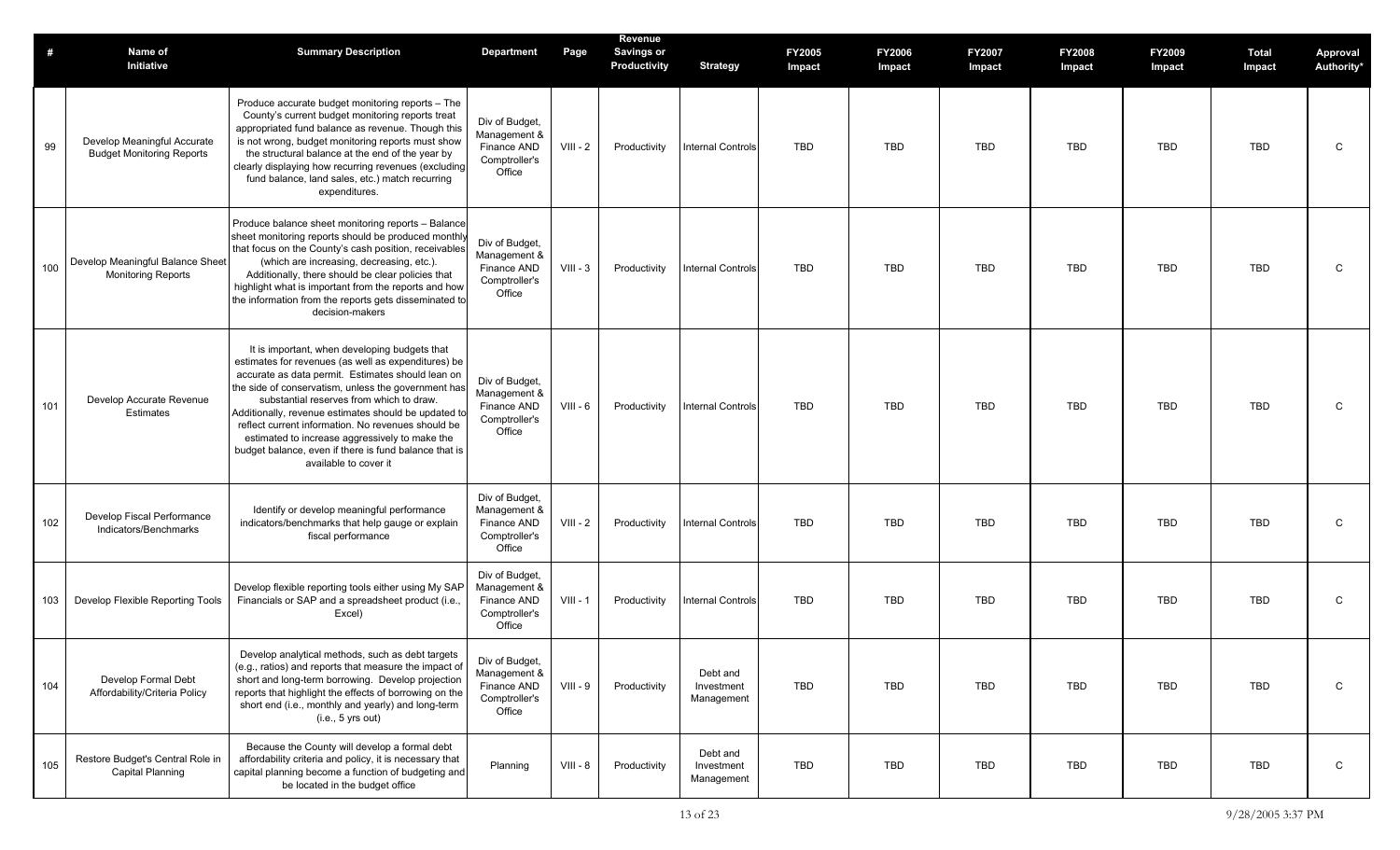| #   | Name of<br>Initiative                                                                              | <b>Summary Description</b>                                                                                                                                                                                                                                                                                                                                                                                                                                                                                                                                                                                                                                                                                                                                                                                                                                                                                                                                                                                                                                                                                                                                                            | <b>Department</b>                                                        | Page       | Revenue<br>Savings or<br>Productivity | <b>Strategy</b>                      | <b>FY2005</b><br>Impact | <b>FY2006</b><br>Impact | <b>FY2007</b><br>Impact | <b>FY2008</b><br>Impact | FY2009<br>Impact | <b>Total</b><br>Impact | Approval<br>Authority* |
|-----|----------------------------------------------------------------------------------------------------|---------------------------------------------------------------------------------------------------------------------------------------------------------------------------------------------------------------------------------------------------------------------------------------------------------------------------------------------------------------------------------------------------------------------------------------------------------------------------------------------------------------------------------------------------------------------------------------------------------------------------------------------------------------------------------------------------------------------------------------------------------------------------------------------------------------------------------------------------------------------------------------------------------------------------------------------------------------------------------------------------------------------------------------------------------------------------------------------------------------------------------------------------------------------------------------|--------------------------------------------------------------------------|------------|---------------------------------------|--------------------------------------|-------------------------|-------------------------|-------------------------|-------------------------|------------------|------------------------|------------------------|
| 106 | Centralize the Assessment,<br>Distribution, and Collection of the<br>Real Property Billing Process | Reduce overall costs in the real property tax<br>collection process by centralizing the assessing,<br>delivering, and collecting functions of the real<br>property process                                                                                                                                                                                                                                                                                                                                                                                                                                                                                                                                                                                                                                                                                                                                                                                                                                                                                                                                                                                                            | Div of Budget,<br>Management &<br>Finance                                | $V - 12$   | Productivity                          | Process<br>Improvement               | <b>TBD</b>              | <b>TBD</b>              | TBD                     | <b>TBD</b>              | <b>TBD</b>       | <b>TBD</b>             | C                      |
| 107 | <b>Establish Clear Fund Balance</b><br>Policies                                                    | The County needs to revise its current fund balance<br>policies and set clear definitions that consider the<br>following: (a) Volatility and unpredictability of key<br>revenues sources; (b) Unpredictability of<br>expenditures; (c) The extent to which the county can<br>realistically adjust in the middle of a fiscal year, either<br>by revenue measures or by expenditure cuts; (d)<br>How accurately (and how conservatively) the<br>county's track record is for estimating revenues and<br>expenditures; (e) The potential for outside sources<br>imposing mid-stream costs on the County; (f) The<br>County's cash flow pattern; i.e., if key revenues are<br>collected early in the fiscal year; (g) The County's<br>willingness and ability to use cash flow borrowing if<br>needed, as well as how rapidly it can be<br>implemented; (h) The extent to which the County's<br>General Fund us also used as a reserve for other<br>funds, which have no fund balance of their own; (i)<br>The level of lag in the receipt of receivables, as well<br>as the county's willingness (and ability) to use interim<br>borrowing to address this cash flow issue; (j) The leve | Div of Budget,<br>Management &<br>Finance                                | $VIII - 4$ | Productivity                          | <b>Internal Controls</b>             | <b>TBD</b>              | <b>TBD</b>              | TBD                     | <b>TBD</b>              | <b>TBD</b>       | <b>TBD</b>             | $\mathsf{C}$           |
| 108 | <b>Evaluate the Current Check</b><br><b>Disbursement Process</b>                                   | Quantify the impacts that the current check<br>disbursement process has on the Comptroller's<br>office. What penalties or fines has the County paid<br>because of back log?                                                                                                                                                                                                                                                                                                                                                                                                                                                                                                                                                                                                                                                                                                                                                                                                                                                                                                                                                                                                           | Comptroller's<br>Office                                                  | $V - 161$  | Revenue                               | Process<br>Improvement               | <b>TBD</b>              | <b>TBD</b>              | TBD                     | <b>TBD</b>              | <b>TBD</b>       | <b>TBD</b>             | C                      |
| 109 | Develop Clear Inter-fund Borrowing<br>Policies                                                     | Develop clear inter-fund borrowing policies that set<br>standards/guidelines on how surpluses are treated<br>(applied to "rainy-day" fund or capitol projects)                                                                                                                                                                                                                                                                                                                                                                                                                                                                                                                                                                                                                                                                                                                                                                                                                                                                                                                                                                                                                        | Div of Budget,<br>Management &<br>Finance AND<br>Comptroller's<br>Office | $VIII - 7$ | Productivity                          | <b>Internal Controls</b>             | <b>TBD</b>              | <b>TBD</b>              | TBD                     | <b>TBD</b>              | <b>TBD</b>       | <b>TBD</b>             | C                      |
| 110 | <b>Investment Management</b>                                                                       | Improved cash flow techniques and extending<br>maturities on some investments will increase<br>investment returns. Another \$78,000 could be<br>generated in accounts for capital projects                                                                                                                                                                                                                                                                                                                                                                                                                                                                                                                                                                                                                                                                                                                                                                                                                                                                                                                                                                                            | Comptroller's<br>Office                                                  | $VII - 10$ | Revenue                               | Debt and<br>Investment<br>Management | \$0                     | \$50,000                | \$50,000                | \$50,000                | \$50,000         | \$200,000              | $\mathsf C$            |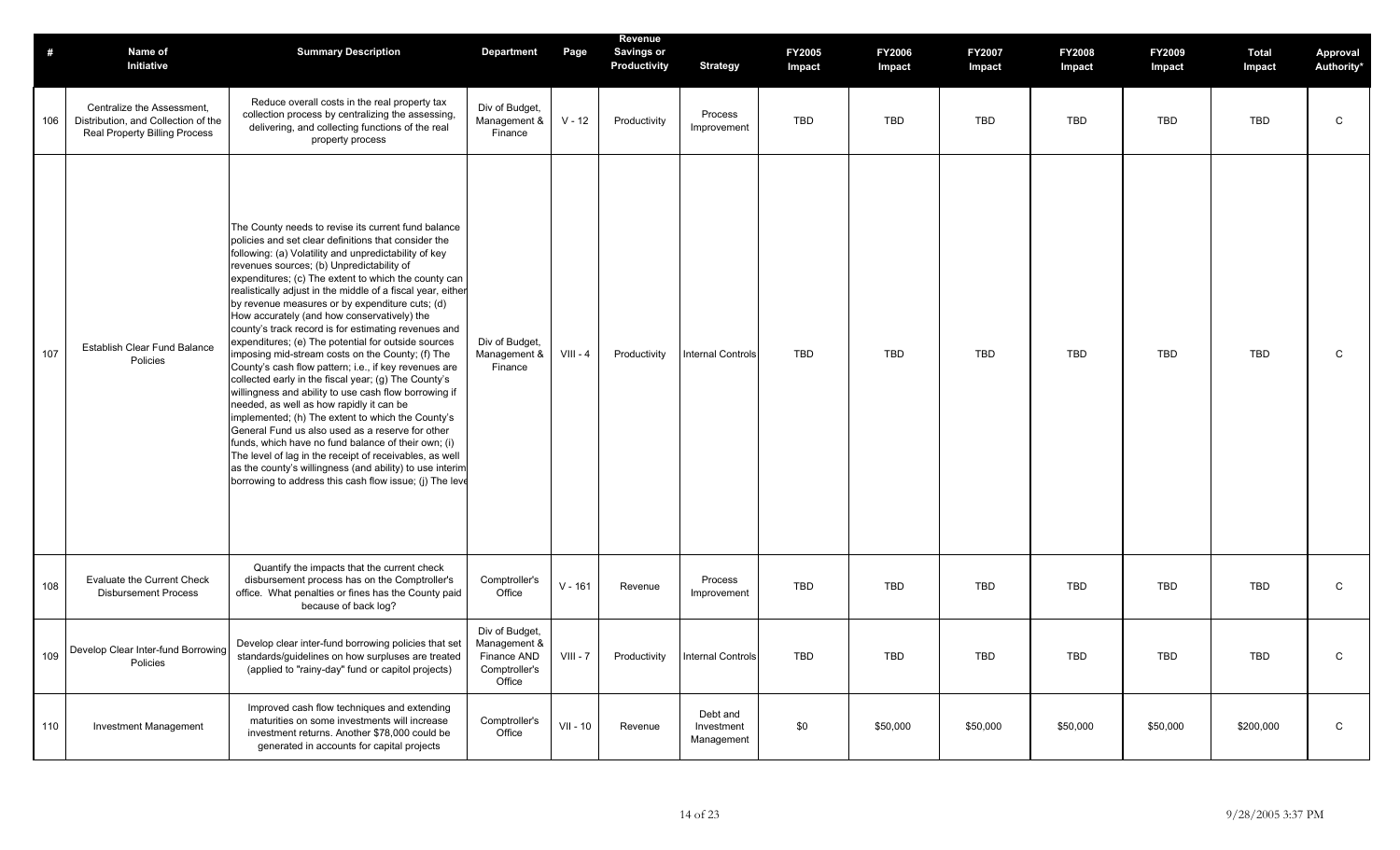| #   | Name of<br>Initiative                                                 | <b>Summary Description</b>                                                                                                                                                                                                                                                                                                                                                                                                                                                                                                                                                                                                                                                                           | <b>Department</b>           | Page       | Revenue<br><b>Savings or</b><br>Productivity | <b>Strategy</b>                      | FY2005<br>Impact | <b>FY2006</b><br>Impact | <b>FY2007</b><br>Impact | <b>FY2008</b><br>Impact | <b>FY2009</b><br>Impact | <b>Total</b><br>Impact | Approval<br>Authority* |
|-----|-----------------------------------------------------------------------|------------------------------------------------------------------------------------------------------------------------------------------------------------------------------------------------------------------------------------------------------------------------------------------------------------------------------------------------------------------------------------------------------------------------------------------------------------------------------------------------------------------------------------------------------------------------------------------------------------------------------------------------------------------------------------------------------|-----------------------------|------------|----------------------------------------------|--------------------------------------|------------------|-------------------------|-------------------------|-------------------------|-------------------------|------------------------|------------------------|
| 111 | Reevaluate Existing Banking<br>Relationships                          | In aggregate, the County's current banking<br>relationships offer competitive interest rates and<br>reasonable fees. However, there appears to be<br>significant cost savings achievable through a<br>competitive procure process for banking services. 'In<br>addition to fee savings, the County may also realize<br>improvements in earnings on bank deposits.<br>Renegotiation of banking services would lead to the<br>largest cost savings and/or earnings enhancement of<br>any of the cash management initiatives. 'A more<br>detailed analysis needs to be completed in order to<br>quantify the potential fiscal impact of new banking<br>contracts                                        | Comptroller's<br>Office     | $VII - 11$ | Revenue                                      | Debt and<br>Investment<br>Management | <b>TBD</b>       | <b>TBD</b>              | <b>TBD</b>              | <b>TBD</b>              | <b>TBD</b>              | <b>TBD</b>             | $\mathsf C$            |
| 112 | <b>Adopt Flexible Bond Resolutions</b>                                |                                                                                                                                                                                                                                                                                                                                                                                                                                                                                                                                                                                                                                                                                                      | Comptroller's<br>Office     | $VI - 23$  | Process<br>Improvement                       | Debt and<br>Investment<br>Management | CQ               | CQ                      | CQ                      | CQ                      | CQ                      | CQ                     | $\mathsf C$            |
| 113 | Sell Mobile Library Tractor                                           | The Library has determined it is not cost effective to<br>operate a mobile library program. They purchased a<br>Tractor and Mobile Library Trailer Unit in 2001 for<br>approximately \$200,000. As with other Library<br>initiatives, this one will not affect the General Fund.<br>The potential impact on the Library Fund is shown                                                                                                                                                                                                                                                                                                                                                                | Library                     | $V - 161$  | Revenue                                      | Organizational<br>Restructuring      | \$0              | \$100,000               | \$0                     | \$0                     | \$0                     | \$100,000              | $\mathsf C$            |
| 114 | <b>Expand Centralized Human</b><br>Resources (All Libraries Join CHR) | Currently, participation in the Centralized Human<br>Resources (CHR) Program is contingent on access<br>to the County's SAP System. The Library must<br>request HR transactions be conducted by County<br>staff. Certain community libraries have not been able<br>to join the CHR program because the County can not<br>process the transactions quickly enough. Giving<br>Library staff limited access to the SAP system would<br>allow the Library staff to take on all HR functions.<br>This would allow the elimination of up to 5 clerical<br>positions. As with other Library initiatives, this one<br>will not affect the General Fund. The potential<br>impact on the Library Fund is shown | Library                     | $V - 161$  | Savings                                      | Process<br>Improvement               | \$60,000         | \$250,000               | \$250,000               | \$250,000               | \$250,000               | \$1,060,000            | $\mathsf C$            |
| 115 | Charge Local Developers for 239<br>Reviews                            | The Department of Planning and Environment<br>conducts 239 reviews for local developers. Monroe<br>county charges \$75 per review. Each review takes<br>approximately two hours which equates to \$100 per<br>review                                                                                                                                                                                                                                                                                                                                                                                                                                                                                 | Environment and<br>Planning | $V - 164$  | Revenue                                      | Cost Recovery                        | \$0              | \$40,000                | \$41,000                | \$42,000                | \$43,000                | \$166,000              | $\mathsf{C}$           |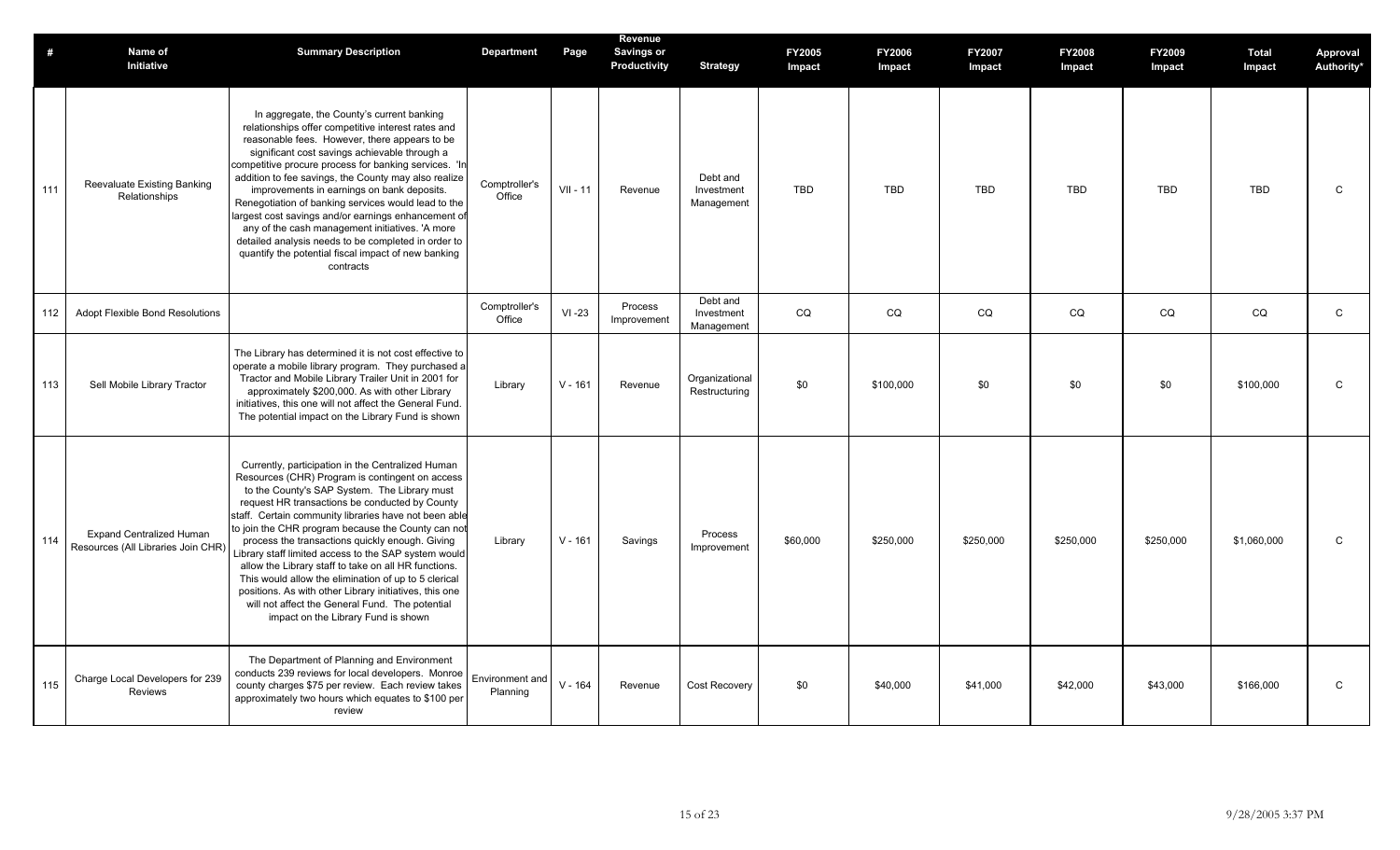| #   | Name of<br>Initiative                                                                                             | <b>Summary Description</b>                                                                                                                                                                                                                                                                                                                                                                                                                            | <b>Department</b>                      | Page      | Revenue<br>Savings or<br>Productivity | <b>Strategy</b>                 | <b>FY2005</b><br>Impact | <b>FY2006</b><br>Impact | <b>FY2007</b><br>Impact | <b>FY2008</b><br>Impact | <b>FY2009</b><br>Impact | <b>Total</b><br>Impact | Approval<br>Authority* |
|-----|-------------------------------------------------------------------------------------------------------------------|-------------------------------------------------------------------------------------------------------------------------------------------------------------------------------------------------------------------------------------------------------------------------------------------------------------------------------------------------------------------------------------------------------------------------------------------------------|----------------------------------------|-----------|---------------------------------------|---------------------------------|-------------------------|-------------------------|-------------------------|-------------------------|-------------------------|------------------------|------------------------|
|     | Consolidate Veterans, Commissior<br>116 of Status of Women, and EEO into<br>New Office of Public Advocacy         | Maintain these important functions, but do so more<br>efficiently by creating a new Office of Public<br>Advocacy led by one Commissioner, with savings<br>associated with reduction of clerical staff and<br>reduction of all but one Commissioner to Director<br>level                                                                                                                                                                               | Veterans, EEO.<br>Others               | $V - 163$ | Savings                               | Organizational<br>Restructuring | \$0                     | \$88,000                | \$100,000               | \$104,000               | \$107,000               | \$399,000              | $\mathsf C$            |
| 117 | Consolidate 911 Call Taking &<br>Dispatch                                                                         | Consolidate Sheriff, Central Police Services &<br>Emergency Services Call Taking & Dispatch. In<br>addition use per diem dispatcher to achieve<br>additional savings. This initiative will require capital<br>expenditures already included in the capital plan                                                                                                                                                                                       | Sheriff, CPS,<br>Emergency<br>Services | $V - 123$ | Productivity                          | Organizational<br>Restructuring | \$0                     | \$260,000               | \$429,000               | \$466,000               | \$485,000               | \$1,640,000            | C                      |
| 118 | Assess Opportunities to<br><b>Consolidated Specialized Services</b><br>of Sheriff's Department and City<br>Police | Identify approach to combining services such as<br>SWAT Team, Underwater Recovery Team, Arson<br>Squad                                                                                                                                                                                                                                                                                                                                                | Sheriff                                | $V - 126$ | Savings                               | Organizational<br>Restructuring | <b>TBD</b>              | <b>TBD</b>              | <b>TBD</b>              | <b>TBD</b>              | <b>TBD</b>              | <b>TBD</b>             | <b>OLC</b>             |
|     | Charge Local Jurisdictions without<br>119 Own Police Departments for Patrol<br>Services                           | The City of Buffalo and most inner-ring suburbs have<br>local police departments. The outer ring suburbs are<br>patrol by County Sheriffs. The percentage of Sheriff<br>"Road Patrol" responses outer-ring communities<br>without police departments is far greater than these<br>communities' share of population. These<br>communities would enter into contracts for dedicated<br>level of policing services from Sheriff, reimbursing for<br>cost | Sheriff                                | $V - 115$ | Revenue                               | <b>Cost Recovery</b>            | \$0                     | \$2,971,000             | \$4,038,000             | \$4,499,000             | \$4,726,000             | \$16,234,000           | $\mathsf C$            |
| 120 | Call to Court                                                                                                     | Institute a system which allows members of the<br>Sheriff's office to call in and determine whether their<br>trial has been rescheduled                                                                                                                                                                                                                                                                                                               | Sheriff                                | $V - 125$ | Savings                               | Process<br>Improvement          | \$0                     | \$18,000                | \$64,000                | \$69,000                | \$71,000                | \$222,000              | U                      |
| 121 | Improve Contract Competition                                                                                      | Use alternative purchasing strategies, like reverse<br>auctions and vendor access through SAP system, to<br>improve cost competition on master contracts                                                                                                                                                                                                                                                                                              | Purchase                               | $V - 18$  | Savings                               | Process<br>Improvement          | \$0                     | \$20,000                | \$134,000               | \$252,000               | \$375,000               | \$781,000              | C                      |
| 122 | <b>Strategic Sourcing Initiative</b>                                                                              | Current purchasing is reactive and purchase<br>intensive; system should switch to buying structure<br>that is more proactive, where buyers use bulk<br>purchasing techniques to drive down costs.                                                                                                                                                                                                                                                     | Purchase                               | $V - 16$  | Savings                               | Process<br>Improvement          | \$0                     | \$0                     | \$0                     | \$1,413,000             | \$2,898,000             | \$4,311,000            | S                      |
| 123 | Increase Other Government<br>Purchasing on County Contracts                                                       | Provide rebate incentives for local governments for<br>purchases on county contracts and renegotiate these<br>contracts based on larger volumes                                                                                                                                                                                                                                                                                                       | Purchase                               | $V - 21$  | Savings                               | Process<br>Improvement          | \$0                     | \$105,000               | \$161,000               | \$221,000               | \$227,000               | \$714,000              | $\mathsf{C}$           |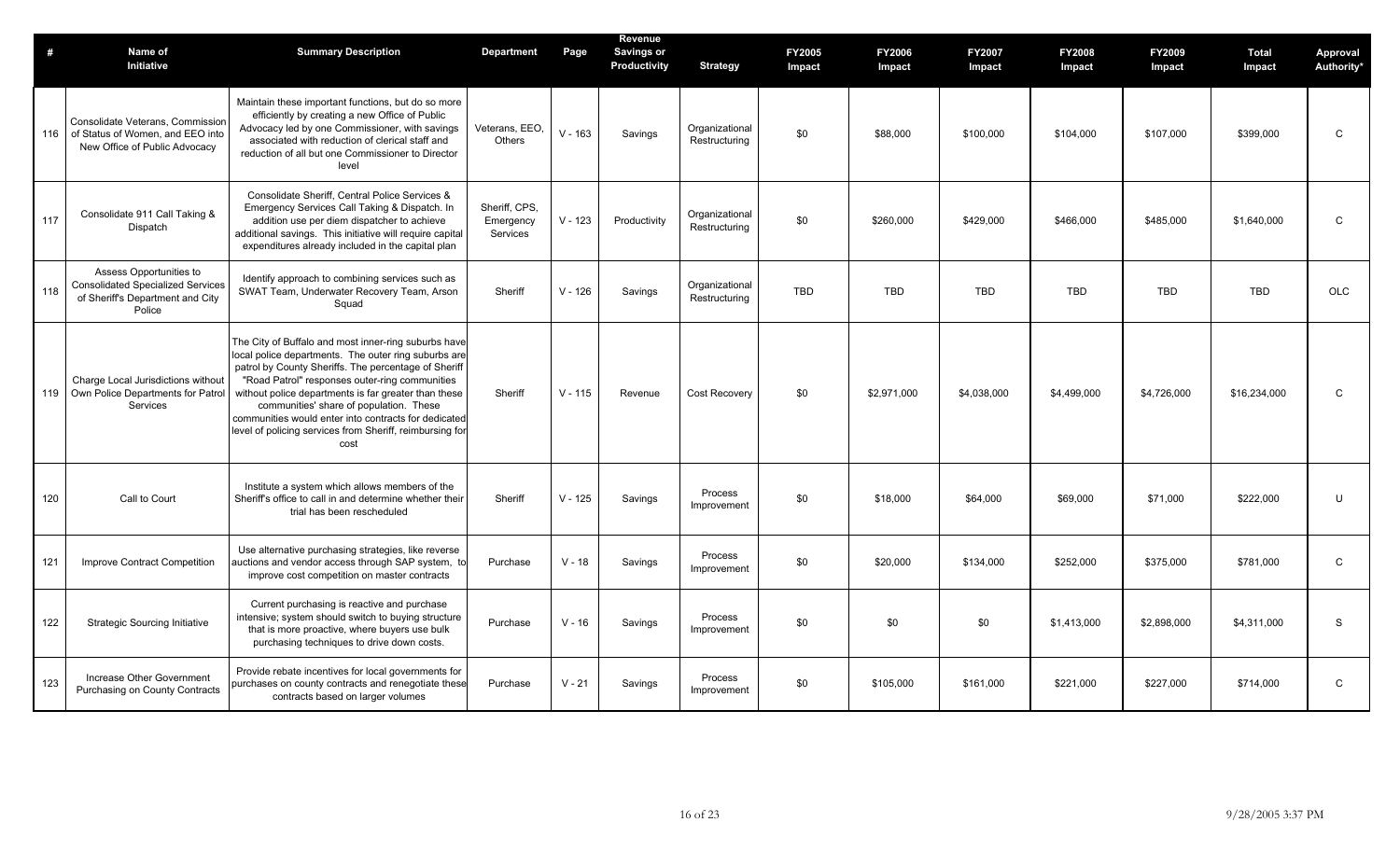| #   | Name of<br><b>Initiative</b>                                                                                      | <b>Summary Description</b>                                                                                                                                                                                                                                                                                                                                                                                                                                                                                           | <b>Department</b> | Page     | Revenue<br>Savings or<br>Productivity | <b>Strategy</b>                             | FY2005<br>Impact | <b>FY2006</b><br>Impact | <b>FY2007</b><br>Impact | <b>FY2008</b><br>Impact | FY2009<br>Impact | <b>Total</b><br>Impact | Approval<br>Authority* |
|-----|-------------------------------------------------------------------------------------------------------------------|----------------------------------------------------------------------------------------------------------------------------------------------------------------------------------------------------------------------------------------------------------------------------------------------------------------------------------------------------------------------------------------------------------------------------------------------------------------------------------------------------------------------|-------------------|----------|---------------------------------------|---------------------------------------------|------------------|-------------------------|-------------------------|-------------------------|------------------|------------------------|------------------------|
|     | Resume, with Better Internal<br>124 Processes, the Use of Procurement<br>Cards                                    | Past experience created a system that increased,<br>rather than reduced, paperwork and processing for<br>minor purchases. Streamlined purchasing<br>procedures for minor purchases have been shown to<br>save time and money in both the public and private<br>sectors                                                                                                                                                                                                                                               | Purchase          | $V - 22$ | Savings                               | Process<br>Improvement                      | \$0              | \$43,000                | \$66,000                | \$90,000                | \$116,000        | \$315,000              | $\mathsf C$            |
| 125 | Paperless Systems                                                                                                 | Need to fully implement paperless systems -<br>resources are wasted, for example, by doing paper<br>timesheets and travel requests and then re-entering<br>that data into the SAP system                                                                                                                                                                                                                                                                                                                             | <b>DISS</b>       | $V - 27$ | Productivity                          | Process<br>Improvement                      | <b>TBD</b>       | TBD                     | <b>TBD</b>              | TBD                     | <b>TBD</b>       | TBD                    | C                      |
| 126 | Restore Internal Print Shop<br>Services                                                                           | Department copying costs have increased because<br>of eliminating copy center personnel and equipment<br>Internal print services copies cost 0.5 cents per page<br>while convenience center copies cost 1.78 cents per<br>page                                                                                                                                                                                                                                                                                       | <b>DISS</b>       | $V - 24$ | Productivity                          | Process<br>Improvement                      | \$0              | \$109,000               | \$170,000               | \$178,000               | \$186,000        | \$643,000              | C                      |
| 127 | Resume IT Replacement                                                                                             | Use consultants to quickly replace older work<br>stations -- they have been paid for and reduce costs<br>for workstation administration and maintenance                                                                                                                                                                                                                                                                                                                                                              | <b>DISS</b>       | $V - 24$ | Productivity                          | Capital and<br>Productivity<br>Improvements | <b>TBD</b>       | <b>TBD</b>              | <b>TBD</b>              | <b>TBD</b>              | <b>TBD</b>       | TBD                    | $\mathsf{C}$           |
|     | Determine the Economic Viability of<br>128 the "Community Owned Dark Fiber<br>Project" (Erie Niagara Partnership) | Done in conjunction with U of Buffalo, there is a<br>question whether the availability of cheap bandwidth<br>in the county makes this a continued priority.                                                                                                                                                                                                                                                                                                                                                          | <b>DISS</b>       | $V - 23$ | Savings                               | Capital and<br>Productivity<br>Improvements | <b>CAPITAL</b>   | <b>CAPITAL</b>          | CAPITAL                 | <b>CAPITAL</b>          | CAPITAL          | CAPITAL                | $\mathsf C$            |
| 129 | Assess Use of the WAN<br>Infrastructure to Reduce Circuits No<br>Longer in Use (Erie Niagara<br>Partnership)      | Can reduce monthly recurring charges (avg. T-1<br>connection is \$250/month)                                                                                                                                                                                                                                                                                                                                                                                                                                         | <b>DISS</b>       | $V - 27$ | Savings                               | Capital and<br>Productivity<br>Improvements | <b>TBD</b>       | <b>TBD</b>              | <b>TBD</b>              | <b>TBD</b>              | <b>TBD</b>       | <b>TBD</b>             | $\mathsf{C}$           |
| 130 | Convene an Interdepartmental Fleet<br><b>Management Coordinating Council</b>                                      | A FMCC would assemble representatives from DISS,<br>fleet user departments and other<br>relevant/appropriate parties on a regular basis to<br>formulate strategies collectively, address challenges<br>and exploit opportunities. Convening an FMCC will<br>help eliminate/mitigate duplicative efforts.<br>Prospectively, a FMCC could substantively discuss<br>consolidation and privatization implementation and<br>form strategies for advancing such, including the<br>creation of a policies/procedures manual | <b>DISS</b>       | $V - 42$ | Productivity                          | Process<br>Improvement                      | CQ               | CQ                      | CQ                      | CQ                      | CQ               | CQ                     | C                      |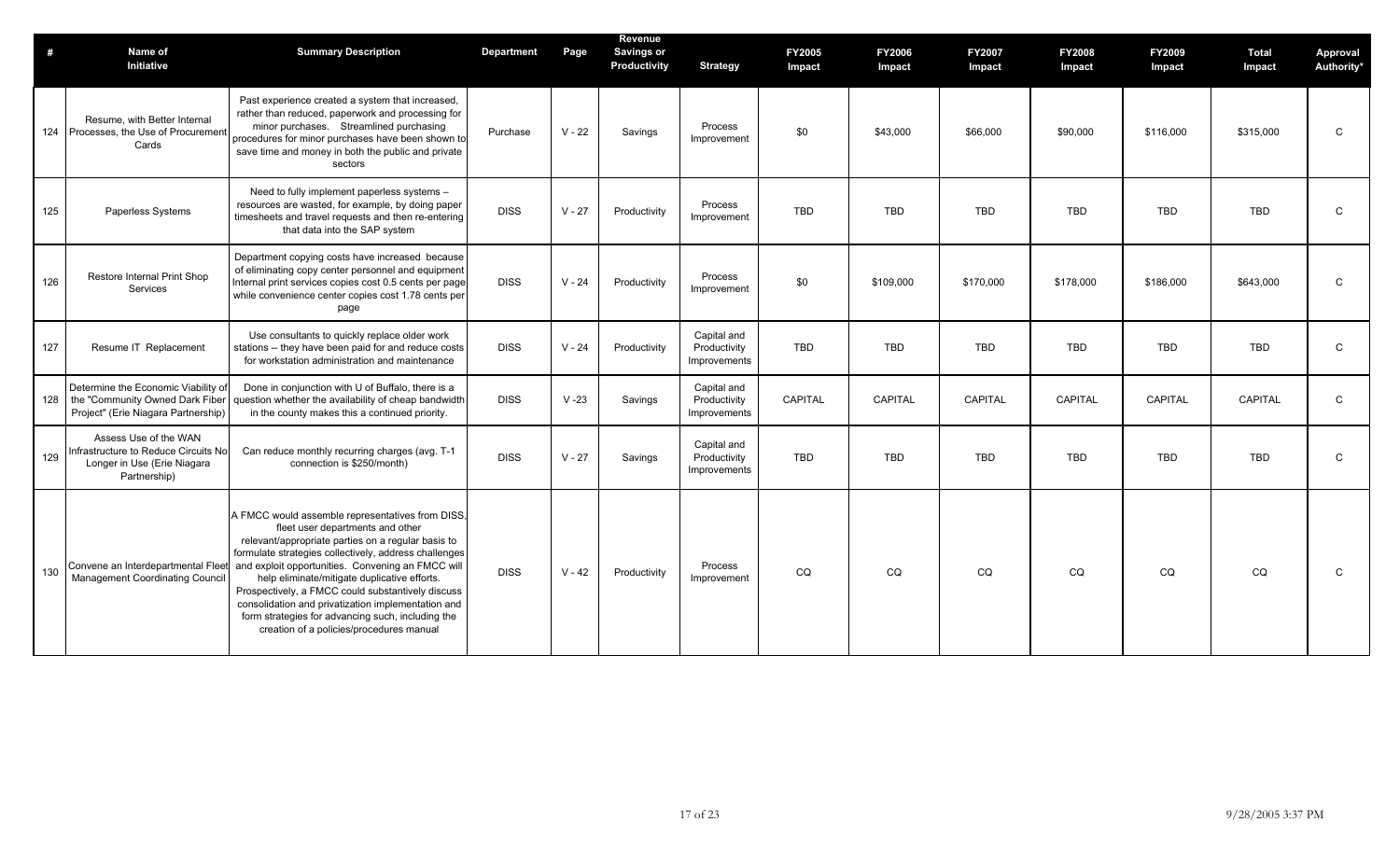| #   | <b>Name of</b><br>Initiative                                           | <b>Summary Description</b>                                                                                                                                                                                                                                                                                                                                                                                                                                                                                                                                                                                                                                                                                                                                                                                           | <b>Department</b> | Page     | Revenue<br><b>Savings or</b><br>Productivity | <b>Strategy</b>                             | FY2005<br>Impact | <b>FY2006</b><br>Impact | <b>FY2007</b><br>Impact | <b>FY2008</b><br>Impact | FY2009<br>Impact | <b>Total</b><br>Impact | Approval<br>Authority* |
|-----|------------------------------------------------------------------------|----------------------------------------------------------------------------------------------------------------------------------------------------------------------------------------------------------------------------------------------------------------------------------------------------------------------------------------------------------------------------------------------------------------------------------------------------------------------------------------------------------------------------------------------------------------------------------------------------------------------------------------------------------------------------------------------------------------------------------------------------------------------------------------------------------------------|-------------------|----------|----------------------------------------------|---------------------------------------------|------------------|-------------------------|-------------------------|-------------------------|------------------|------------------------|------------------------|
| 131 | Establish Support and Authority for<br><b>Full Fleet Consolidation</b> | Consolidation will temporarily disturb current<br>operations and may personally affect employees;<br>therefore, it is important to officially memorialize<br>administrative (e.g., County Executive) support for<br>consolidation through an executive order or similar<br>instrument that explicitly outlines the newly created<br>fleet management function's responsibilities and<br>confers upon it authority to assume control of fleet<br>related activities. Consequently, the fleet<br>management program can move forward with ample<br>authority and organizational confidence                                                                                                                                                                                                                             | <b>DISS</b>       | $V - 41$ | Savings                                      | Organizational<br>Restructuring             | \$0              | \$0                     | \$287,000               | \$402,000               | \$459,000        | \$1,148,000            | $\mathsf C$            |
| 132 | Appoint a Fleet/Contract Manager<br>and Support Staff                  | A professional fleet manager should be appointed.<br>This position would have general oversight<br>responsibilities and would also perform contract<br>management, if operations became outsourced. A<br>job specification that clearly articulates qualitative<br>and quantitative responsibilities should establish<br>expectations at the onset. The Fleet Manager will<br>need an adequate mechanic staff to bring the centra<br>garage back online                                                                                                                                                                                                                                                                                                                                                              | <b>DISS</b>       | $V - 43$ | Productivity                                 | Organizational<br>Restructuring             | \$0              | (\$277,000)             | $(\$277,000)$           | (\$277,000)             | (\$277,000)      | (\$1,108,000)          | C                      |
| 133 | <b>Conduct Competitive Contracting</b><br>Process for Fleet Manager    | Subsequent to an RFP process, Erie County should<br>select either a private operator or the current in-<br>house provider to achieve lower cost and higher<br>levels of service                                                                                                                                                                                                                                                                                                                                                                                                                                                                                                                                                                                                                                      | <b>DISS</b>       | $V - 32$ | Savings                                      | Managed<br>Competition                      | \$0              | \$0                     | \$266,000               | \$266,000               | \$266,000        | \$798,000              | U                      |
| 134 | Reduce the Size of the Vehicle and<br><b>Equipment Fleet</b>           | Fleet size is the super-variable driving overall costs<br>Aggregate fleet costs ("FC") can be represented by<br>the following equation:<br>$FC = [A + R/M + F + I/O] \times #V$<br>A = acquisition expenditures;<br>R/M = repair/maintenance costs;<br>$F = fuel costs;$<br>I/O = indirect/overhead costs: and<br>$\#V$ = number of vehicles.<br>The right side of the equation is calculated for each<br>departmental vehicle class (using averages for the<br>four variables) and then summed to determine<br>aggregate fleet costs. Regardless of how well costs<br>are managed and efficiencies generated through<br>process reengineering for the first four variables,<br>fleet costs will be proportional to the overall fleet<br>size. It is assumed that savings would be realized in<br>the capital budget | <b>DISS</b>       | $V - 28$ | Savings                                      | Capital and<br>Productivity<br>Improvements | \$0              | \$222,000               | \$222,000               | \$222,000               | \$1,665,000      | \$2,331,000            | C                      |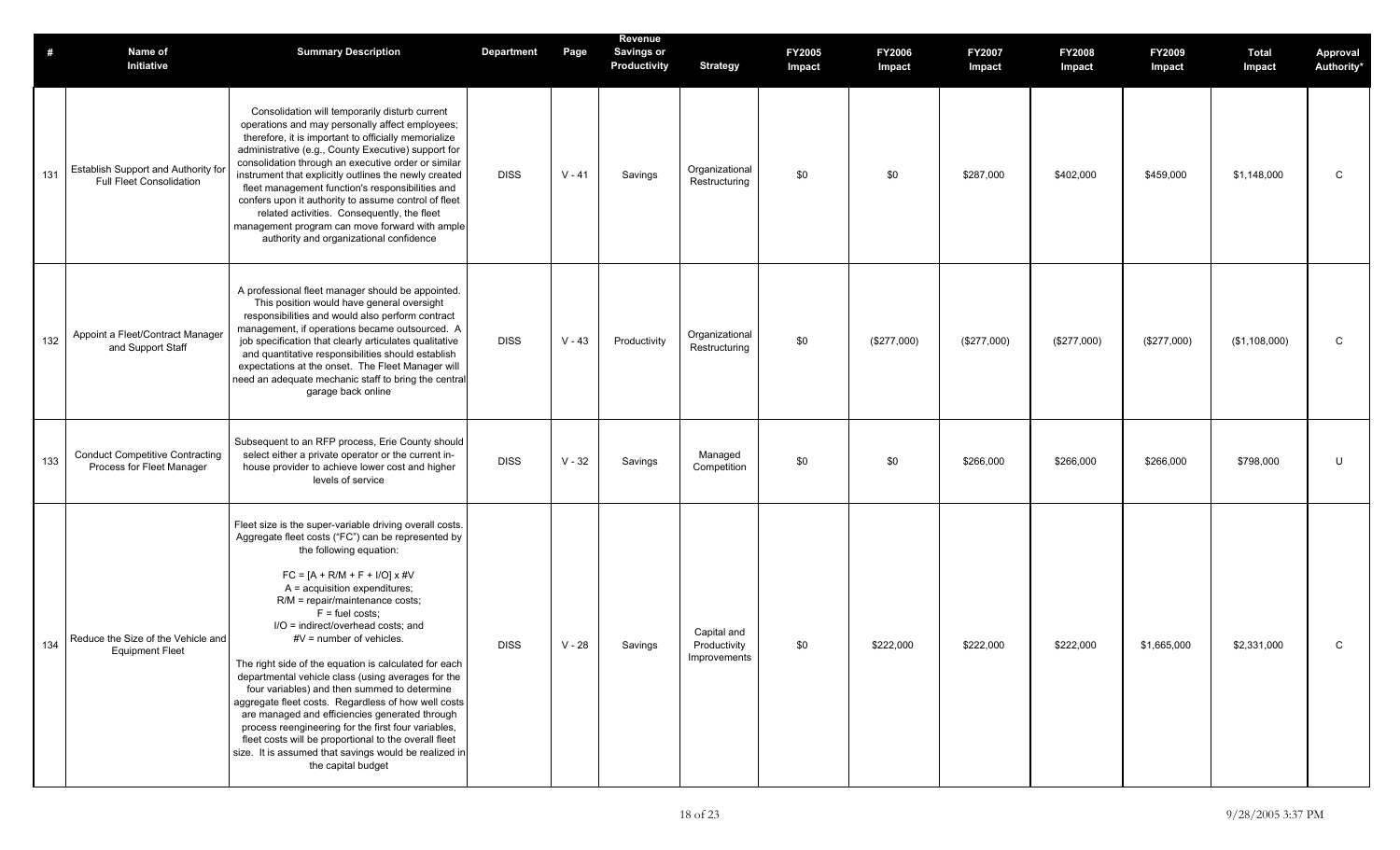| #   | Name of<br>Initiative                                                                | <b>Summary Description</b>                                                                                                                                                                                                                                                                                                                                                                                                                                                                      | <b>Department</b> | Page     | Revenue<br><b>Savings or</b><br>Productivity | <b>Strategy</b>                             | <b>FY2005</b><br>Impact | <b>FY2006</b><br>Impact | <b>FY2007</b><br>Impact | <b>FY2008</b><br>Impact | <b>FY2009</b><br>Impact | Total<br>Impact | Approval<br>Authority* |
|-----|--------------------------------------------------------------------------------------|-------------------------------------------------------------------------------------------------------------------------------------------------------------------------------------------------------------------------------------------------------------------------------------------------------------------------------------------------------------------------------------------------------------------------------------------------------------------------------------------------|-------------------|----------|----------------------------------------------|---------------------------------------------|-------------------------|-------------------------|-------------------------|-------------------------|-------------------------|-----------------|------------------------|
| 135 | <b>Revise Vehicle Specifications</b>                                                 | Specifications should produce a vehicle that provides<br>adequate functionality and efficiency, without<br>jeopardizing safety or service delivery capacity. The<br>general rule is that fleet operations should buy the<br>least expensive, task-appropriate vehicle. Savings<br>would be \$66,000, and is assumed to apply to the<br>capital budget                                                                                                                                           | <b>DISS</b>       | $V - 34$ | Savings                                      | Process<br>Improvement                      | \$0                     | \$66,000                | \$66,000                | \$66,000                | \$66,000                | \$264,000       | C                      |
| 136 | Create Comprehensive Policies and<br>Procedures                                      | Operating a fleet without comprehensive and uniform<br>policies and procedures is problematic. The inability<br>to dispense uniformly with similar issues in a<br>standard fashion produces inequity and confusion,<br>and extra time and work will necessarily be dedicated<br>to management and administrative functions                                                                                                                                                                      | <b>DISS</b>       | $V - 45$ | Productivity                                 | Process<br>Improvement                      | CQ                      | CQ                      | CQ                      | CQ                      | CQ                      | CQ              | $\mathsf{C}$           |
| 137 | Improve Fuel Management                                                              | The County administers nearly 30 fueling stations;<br>shutting these stations down and pursuing a credit<br>card based program could achieve long-term savings<br>and facilitate better fuel management and control                                                                                                                                                                                                                                                                             | <b>DISS</b>       | $V - 44$ | Savings                                      | Process<br>Improvement                      | TBD                     | <b>TBD</b>              | <b>TBD</b>              | <b>TBD</b>              | <b>TBD</b>              | <b>TBD</b>      | C                      |
| 138 | <b>Acquire Automated Fleet</b><br><b>Management Tracking Capabilities</b>            | The County has a home-grown system that provides<br>some functionality, but a better option is to use an off<br>the-shelf, fleet specific, automated tracking system                                                                                                                                                                                                                                                                                                                            | <b>DISS</b>       | $V - 43$ | Productivity                                 | Process<br>Improvement                      | TBD                     | <b>TBD</b>              | <b>TBD</b>              | TBD                     | <b>TBD</b>              | <b>TBD</b>      | C                      |
| 139 | Implement an Automated Vehicle<br>Sharing Program/Outsource Motor<br>Pool Management | Automated vehicle sharing can help reduce the size<br>of Erie's fleet, reduce costs, and improve utilization<br>by enabling multiple drivers to easily use the same<br>vehicle. Technology available from vendors enables<br>reliable, secure, and automated 24-hour a day,<br>seven day a week access to vehicles in one or more<br>locations. Automated scheduling and vehicle access<br>systems process all administrative, scheduling, key<br>management, usage tracking, and billing tasks | <b>DISS</b>       | $V - 36$ | Savings                                      | Process<br>Improvement                      | \$0                     | \$41,000                | \$75,000                | \$75,000                | \$75,000                | \$266,000       | C                      |
| 140 | Purchase Pre-Owned Light-Duty<br>Vehicles                                            | Purchasing pre-owned vehicles is another effective<br>and cost-efficient method of accommodating the<br>County's light-duty vehicle purchasing needs. Pre-<br>owned vehicles are less expensive than comparable<br>new vehicles (approximately 15 percent less) while<br>providing an equivalent level of functionality and<br>quality. It is assumed savings will be realized to the<br>County's capital budget                                                                                | <b>DISS</b>       | $V - 39$ | Savings                                      | Capital and<br>Productivity<br>Improvements | \$0                     | \$11,000                | \$11,000                | \$11,000                | \$11,000                | \$44,000        | C                      |
| 141 | Create an Annual Purchasing Plan<br>("APP")                                          | An APP fixes yearly vehicle acquisitions at a certain<br>base level; greater efficiency is achieved when<br>managers know which vehicles are coming out of the<br>fleet and when they are being replaced                                                                                                                                                                                                                                                                                        | <b>DISS</b>       | $V - 45$ | Productivity                                 | Capital and<br>Productivity<br>Improvements | \$0                     | TBD                     | TBD                     | TBD                     | TBD                     | TBD             | $\mathsf{C}$           |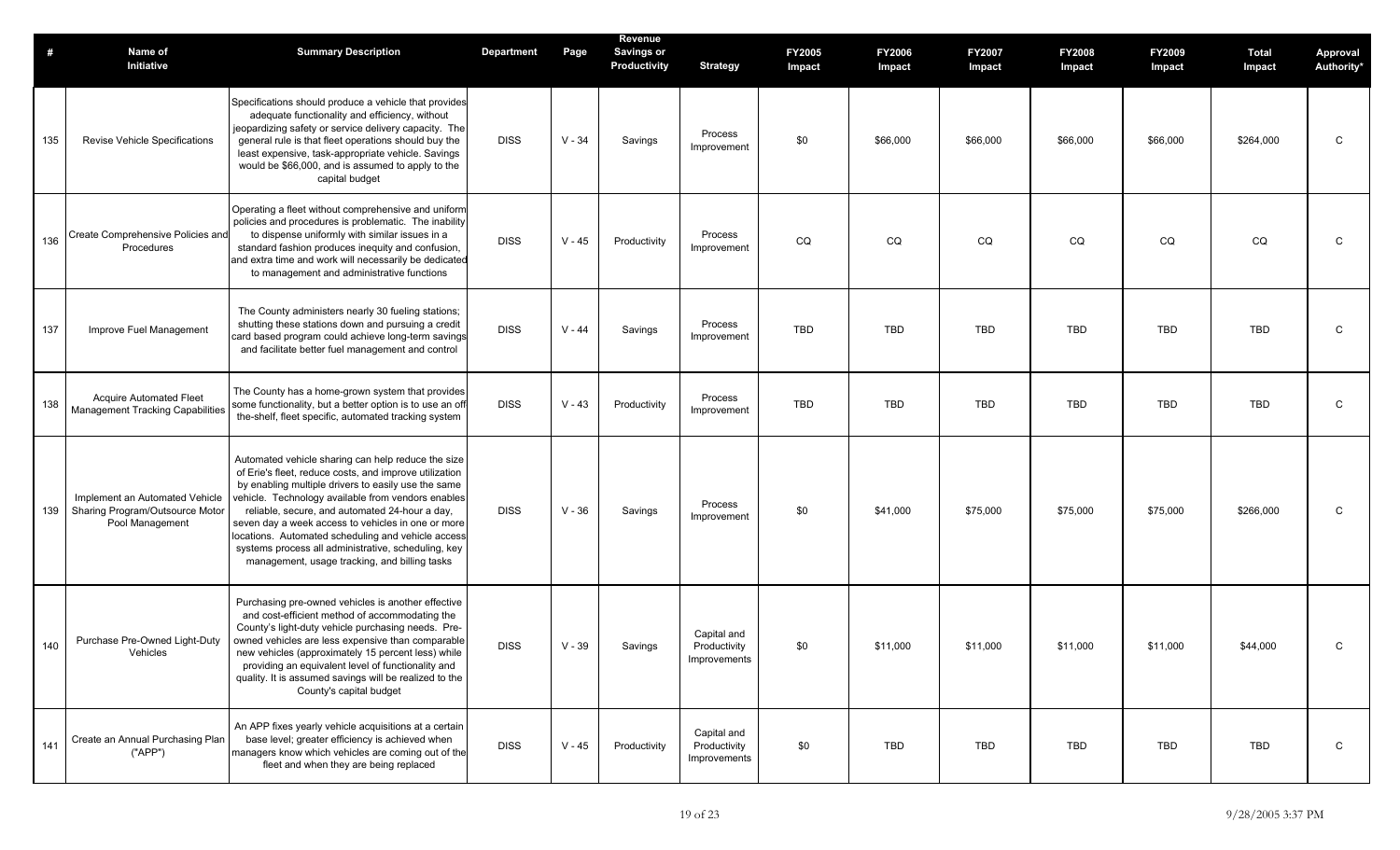| $\#$ | Name of<br>Initiative                                                                                                                                      | <b>Summary Description</b>                                                                                                                                                                                                                                                                                                                                                                                                                                                                                                                                  | <b>Department</b> | Page     | Revenue<br>Savings or<br>Productivity | <b>Strategy</b>                             | <b>FY2005</b><br>Impact | <b>FY2006</b><br>Impact | FY2007<br>Impact | FY2008<br>Impact | <b>FY2009</b><br>Impact | Total<br>Impact | Approval<br>Authority* |
|------|------------------------------------------------------------------------------------------------------------------------------------------------------------|-------------------------------------------------------------------------------------------------------------------------------------------------------------------------------------------------------------------------------------------------------------------------------------------------------------------------------------------------------------------------------------------------------------------------------------------------------------------------------------------------------------------------------------------------------------|-------------------|----------|---------------------------------------|---------------------------------------------|-------------------------|-------------------------|------------------|------------------|-------------------------|-----------------|------------------------|
| 142  | Explore Implementation of Globa<br>Positioning System ("GPS")<br>Technology                                                                                | GPS can be an invaluable management tool. It can<br>detail vehicular movements with incredible specificity,<br>making it possible to accurately assess efficacy of<br>vehicle usage                                                                                                                                                                                                                                                                                                                                                                         | <b>DISS</b>       | $V - 40$ | Savings                               | Process<br>Improvement                      | \$0                     | (\$7,000)               | (\$1,000)        | (\$1,000)        | (\$1,000)               | (\$10,000)      | $\mathsf C$            |
| 143  | Use Online Auctions for Disposing<br>of Surplus Property                                                                                                   | Many governments are using "eBay" strategies for<br>disposing of surplus property. In general, they are<br>realizing greater rates of return than previous<br>physical auctions                                                                                                                                                                                                                                                                                                                                                                             | <b>DISS</b>       | $V - 48$ | Revenue                               | Process<br>Improvement                      | CQ                      | CQ                      | CQ               | CQ               | CQ                      | CQ              | $\mathsf C$            |
| 144  | Space Audit and Optimization                                                                                                                               | The County should conduct an office space and<br>configuration audit to identify unnecessary surplus<br>and to optimize usage. Subsequently, the County<br>should systematically identify properties that are not<br>needed for County purposes and maximize returns<br>on them by selling or leasing them, or vacating<br>buildings that they lease                                                                                                                                                                                                        | <b>DPW</b>        | $V - 50$ | Savings                               | Capital and<br>Productivity<br>Improvements | \$0                     | \$171,000               | \$341,000        | \$512,000        | \$681.000               | \$1,705,000     | $\mathsf{C}$           |
| 145  | Managed Competition for Janitorial<br>Services                                                                                                             | Subject the County's current janitorial services<br>function to private sector operations in a managed<br>competition exercise                                                                                                                                                                                                                                                                                                                                                                                                                              | <b>DPW</b>        | $V - 52$ | Savings                               | Managed<br>Competition                      | \$0                     | \$0                     | \$72,000         | \$72,000         | \$72,000                | \$216,000       | $\cup$                 |
| 146  | Achieve Staffing Efficiencies on<br>Snow Plow Operations                                                                                                   | At present, County snow plows are staffed with two-<br>person crews. Most towns and New York State<br>operate with one-person crews. DPW believes that<br>only 50% of routes require as second crew member.<br>Changing to one-person crews on for the other 50%<br>of routes would allow for 37 employees to be reduce.<br>This initiative appears to require union consent.<br>Savings, which could range from \$2.5 million in<br>FY2006 to nearly \$3.0 million by FY2009, would<br>better allow DPW to operate at present level of<br>reduced staffing | <b>DPW</b>        | $V - 49$ | Productivity                          | Process<br>Improvement                      | TBD                     | <b>TBD</b>              | <b>TBD</b>       | <b>TBD</b>       | <b>TBD</b>              | <b>TBD</b>      | $C^{\ast\ast}$         |
| 147  | <b>County Maintains Coordination</b><br>Responsibility for Snow Plowing<br>Operations, while Contracting<br>Operations with Cities, Towns, and<br>Villages | The County's plowing resources are overextended<br>and plowing operations are often scattered,<br>confusing, and inefficient. Cities, towns, and villages<br>could provide more responsive services at a cost<br>lower than the County. Under this initiative, the<br>County would act as contract manager and<br>compensate municipalities for undertaking plowing<br>functions                                                                                                                                                                            | <b>DPW</b>        | $V - 53$ | Savings                               | Managed<br>Competition                      | <b>TBD</b>              | <b>TBD</b>              | <b>TBD</b>       | <b>TBD</b>       | <b>TBD</b>              | <b>TBD</b>      | $\mathsf{C}$           |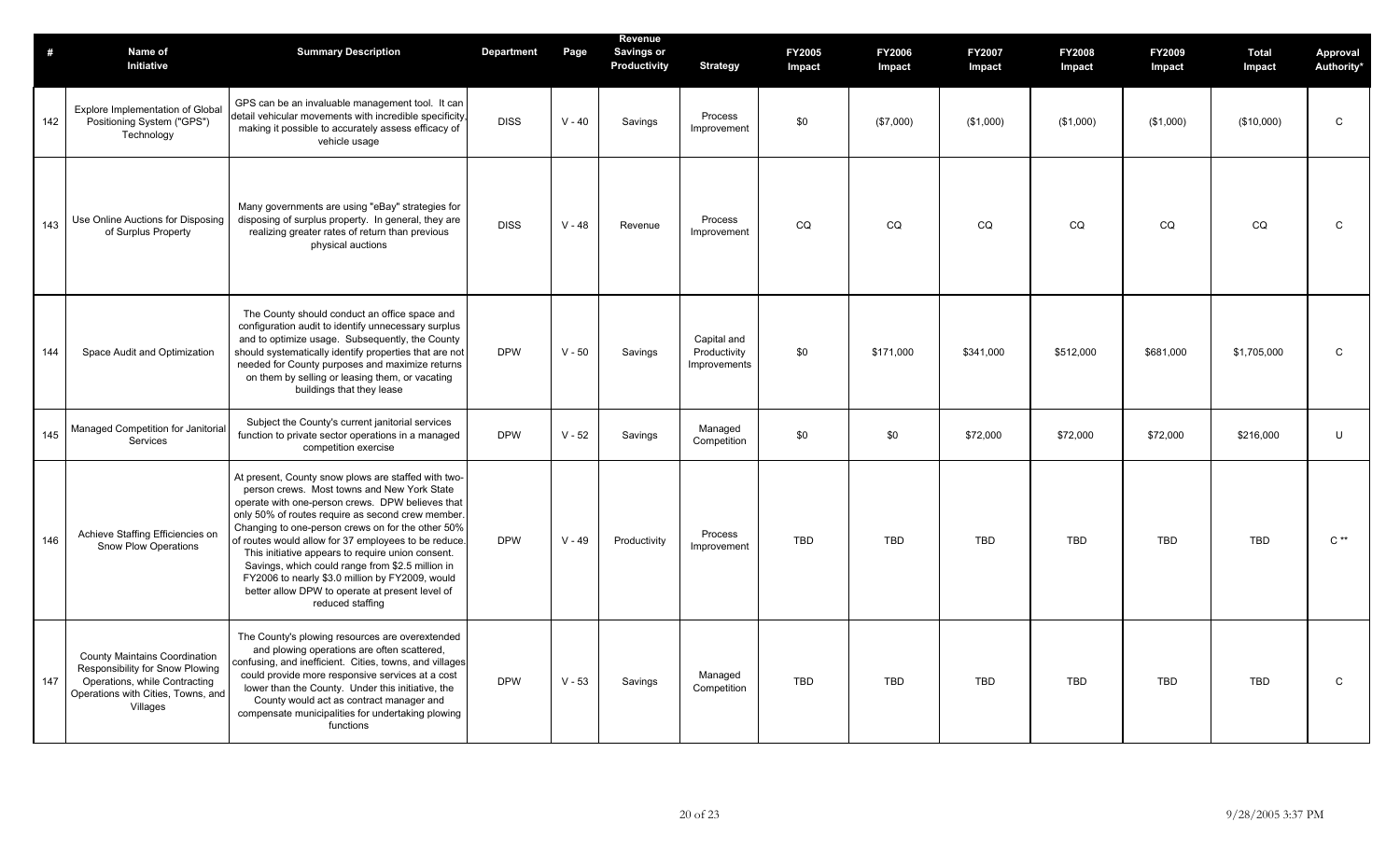| #   | Name of<br>Initiative                                                         | <b>Summary Description</b>                                                                                                                                                                                                                                                                                                                                                                                                                                                                                                                                                                                                                                                                                               | Department            | Page     | Revenue<br><b>Savings or</b><br>Productivity | <b>Strategy</b>                 | <b>FY2005</b><br>Impact | <b>FY2006</b><br>Impact | <b>FY2007</b><br>Impact | <b>FY2008</b><br>Impact | <b>FY2009</b><br>Impact | Total<br>Impact | <b>Approval</b><br>Authority* |
|-----|-------------------------------------------------------------------------------|--------------------------------------------------------------------------------------------------------------------------------------------------------------------------------------------------------------------------------------------------------------------------------------------------------------------------------------------------------------------------------------------------------------------------------------------------------------------------------------------------------------------------------------------------------------------------------------------------------------------------------------------------------------------------------------------------------------------------|-----------------------|----------|----------------------------------------------|---------------------------------|-------------------------|-------------------------|-------------------------|-------------------------|-------------------------|-----------------|-------------------------------|
|     | 148 Review Energy Purchasing Policies                                         | Ensure that current purchasing consortiums are<br>broad and effective and that peak load sharing<br>programs offered by the State are being applied                                                                                                                                                                                                                                                                                                                                                                                                                                                                                                                                                                      | <b>DPW</b>            | $V - 53$ | Savings                                      | Process<br>Improvement          | TBD                     | <b>TBD</b>              | <b>TBD</b>              | TBD                     | <b>TBD</b>              | <b>TBD</b>      | C                             |
| 149 | Better Allocation of Road/Highway<br>Responsibilities                         | The County's centerline road portfolio is larger than<br>any other New York county; gradual transfer of<br>County roads should move forward, subsequent to<br>identification of which roads are appropriately the<br>responsibility of the County and which should go<br>back to the constituent municipalities or to the State                                                                                                                                                                                                                                                                                                                                                                                          | <b>DPW</b>            | $V - 51$ | Savings                                      | Organizational<br>Restructuring | \$0                     | \$0                     | \$263,000               | \$263,000               | \$263,000               | \$789,000       | C                             |
| 150 | Automate Inspections (Fire &<br>Building)                                     | Automated inspections - facilitated by a PDA with<br>functionally relevant software - improve the efficiency<br>and management of inspection processes                                                                                                                                                                                                                                                                                                                                                                                                                                                                                                                                                                   | <b>DPW</b>            | $V - 54$ | Productivity                                 | Process<br>Improvement          | TBD                     | <b>TBD</b>              | <b>TBD</b>              | TBD                     | <b>TBD</b>              | <b>TBD</b>      | C                             |
| 151 | Continue Identifying Savings in the<br><b>County Legislature's Operations</b> | The Partnership Report outlined an approach to<br>realign the Legislature's resource allocation toward<br>core services as outlined in County Charter. Not<br>restoring the Legislature's \$750,000 contractual<br>expense budget, nor reversing other cuts associated<br>with the reduction of the Legislature's budget from<br>\$4.6 million in 2004 to \$2.6 million in March 2005<br>maintains this direction. The Four-Year Plan does<br>not specify the location of the \$120,000 in<br>reductions, leaving this decision to the discretion of<br>the Legislature, but maintains the \$2.0 million of<br>FY2005 reductions, and trims another \$120,000 from<br>the central office or other Legislature operations | County<br>Legislature | $V - 4$  | Savings                                      | Process<br>Improvement          | \$0                     | \$120,000               | \$124,000               | \$128,000               | \$132,000               | \$504,000       | $\mathsf C$                   |
| 152 | Adjust Legislators' Salaries to<br>Regional Norms (Partnership<br>Report)     | Analysis presented in the Partnership Report<br>compares Legislature salaries in Erie County<br>(\$42,500 for non-leadership position) to that of<br>Albany (\$32,000), Onondaga (\$22,000), Monroe<br>(\$18,000), and Niagara (\$15,000) Counties,<br>indicating that Erie is well above the norm. This<br>initiative would implement the Partnership's<br>recommendation of reducing salaries downward by<br>\$22,500 a year. The Administration neither promotes<br>nor rejects this initiative, but presents it as an option<br>for the Legislature to consider for gap reduction<br>through the Charter                                                                                                             | County<br>Legislature | $V - 4$  | Savings                                      | Organizational<br>Restructuring | \$0                     | \$0                     | \$338,000               | \$350,000               | \$362,000               | \$1,050,000     | C                             |
| 153 | <b>Evening Meetings for County</b><br>Legislature (Partnership Report)        | Evening meetings would both enhance public access<br>to the legislative process and encourage "citizen<br>legislators" who can work at another job during the<br>day                                                                                                                                                                                                                                                                                                                                                                                                                                                                                                                                                     | County<br>Legislature | $V - 5$  | Savings                                      | Organizational<br>Restructuring | TBD                     | TBD                     | TBD                     | TBD                     | TBD                     | \$0             | $\mathsf{C}$                  |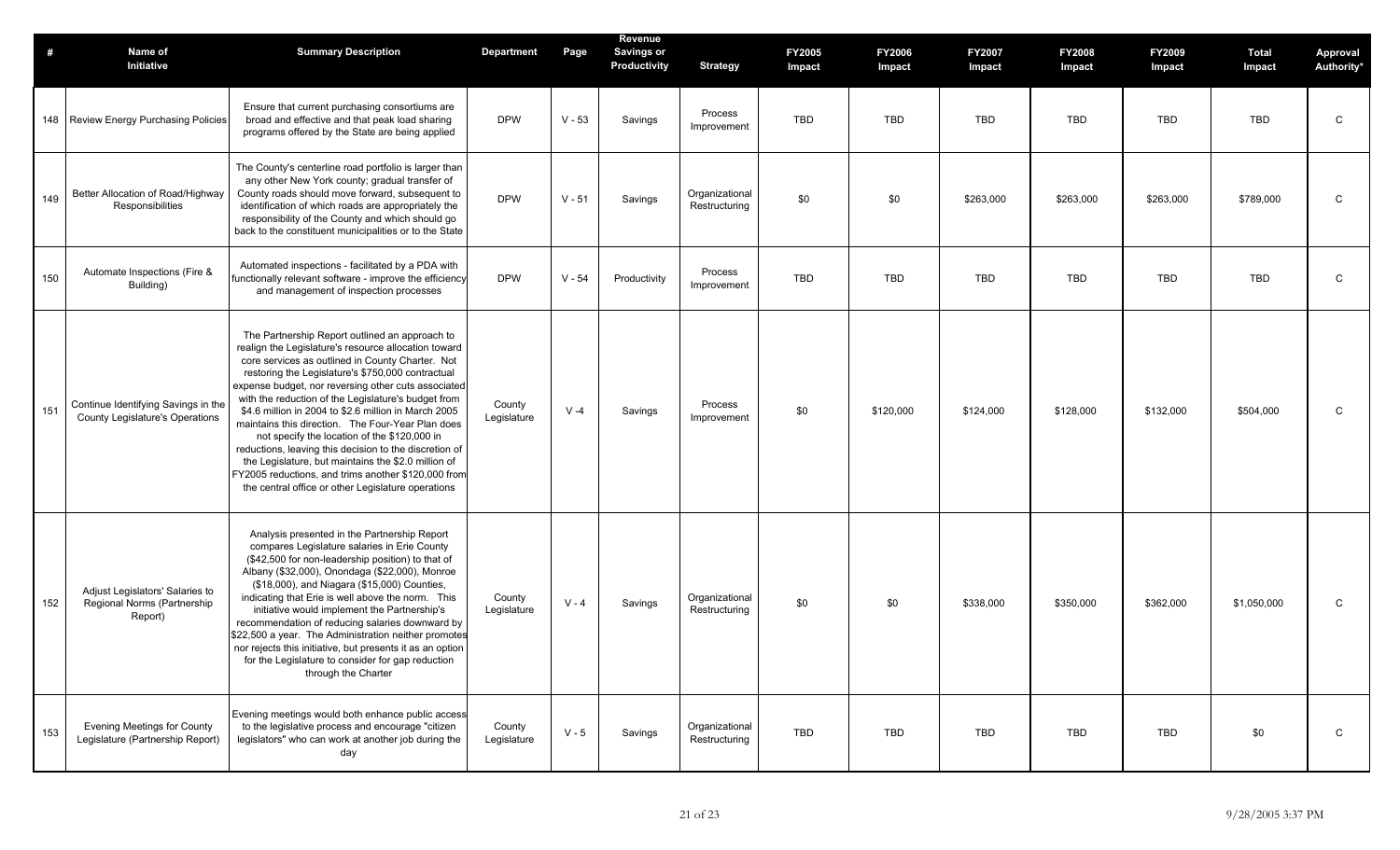| Savings are front loaded to provide budget relief in<br>Debt and<br>Refunding by Erie County Fiscal<br>Comptroller's<br>FY2006, given that many management initiatives will<br>154<br>$VI - 13$<br>\$578,000<br>\$1,765,000<br>\$0<br>\$0<br>\$0<br>\$2,343,000<br>Savings<br>Investment<br><b>Stability Authority</b><br>Office<br>be in early implementation<br>Management<br>The use of tobacco proceeds to close the FY2005<br>Budget Gap does not solve the County's structural<br>imbalance between revenues and expenditures<br>Debt and<br>Use Tobacco Proceeds to Close<br>Comptroller's<br>155<br>going forward, but does provide the County the time<br>$VI - 12$<br>\$0<br>\$0<br>Revenue<br>Investment<br>\$90,000,000<br>\$0<br>\$0<br><b>FY2005 Gap</b><br>Office<br>in FY2005 to develop a plan to be implemented in<br>Management<br>FY2006 to move the County toward sustainable<br>fiscal balance<br>An additional \$30 million in funding for capital<br>Debt Service Costs for an Additional<br>Debt and<br>Comptroller's<br>156 \$30 Million of New Money Financing projects will be funded in FY2005 beyond the amoun<br>$VI - 12$<br>\$0<br>(\$3,290,000)<br>Productivity<br>Investment<br>(\$1,210,000)<br>(\$3,290,000)<br>(\$3,295,000)<br>Office<br>for Capital Projects in FY2005<br>included in the baseline financial projections<br>Management<br>Options to restructure the County's current front<br>loaded debt into a more level or back loaded<br>structure should be evaluated with the intent of<br>Debt and<br>Deficit Financing/Restructuring<br>adding immediate cash flow relief to the County. In<br>Comptroller's<br>157<br>$VI - 14$<br>\$0<br>Savings<br>Investment<br>\$47,000,000<br>(\$2,124,000)<br>(\$5,313,000)<br>(\$5,313,000)<br><b>County Bonds: Proceeds</b><br>Office<br>addition, refunding options should be analyzed in<br>Management<br>conjunction with any restructuring options. The<br>County could also request that the Authority issue<br>deficit bonds or restructure the County's debt<br>Increase, while painful, will generate essential<br>recurring revenue while maintaining a levy which is<br>Property tax restoration of 25% in<br>158<br>General<br>$III - 9$<br>\$0<br>\$35,853,000<br>\$80,687,000<br>\$82,301,000<br>\$83,947,000<br>FY2006 and 24% in FY2007<br>very competitive compared to other Upstate New<br>York counties<br>The Department has made significant progress and<br>has many notable results in cost saving, particularly<br>in case management, disease management, and use<br>Enhance Efforts to Implement<br>Organizational<br>Blueprint for Change and Other<br>of community services. The Department should work<br>$V - 76$<br>TBD<br><b>TBD</b><br>TBD<br>TBD<br><b>TBD</b><br>TBD<br>159<br>Savings<br>Social Services<br>Restructuring<br><b>Cost Saving Initiatives</b><br>to continue and enhance those efforts, particularly by<br>partnering with other agencies and resources within<br>the County.<br>FY2005<br><b>FY2006</b><br>FY2007<br>FY2008<br>FY2009 | # | Name of<br>Initiative | <b>Summary Description</b> | Department | Page | Revenue<br><b>Savings or</b><br>Productivity | <b>Strategy</b> | <b>FY2005</b><br>Impact | <b>FY2006</b><br>Impact | <b>FY2007</b><br>Impact | <b>FY2008</b><br>Impact | FY2009<br>Impact | Total<br>Impact              | <b>Approval</b><br>Authority* |
|------------------------------------------------------------------------------------------------------------------------------------------------------------------------------------------------------------------------------------------------------------------------------------------------------------------------------------------------------------------------------------------------------------------------------------------------------------------------------------------------------------------------------------------------------------------------------------------------------------------------------------------------------------------------------------------------------------------------------------------------------------------------------------------------------------------------------------------------------------------------------------------------------------------------------------------------------------------------------------------------------------------------------------------------------------------------------------------------------------------------------------------------------------------------------------------------------------------------------------------------------------------------------------------------------------------------------------------------------------------------------------------------------------------------------------------------------------------------------------------------------------------------------------------------------------------------------------------------------------------------------------------------------------------------------------------------------------------------------------------------------------------------------------------------------------------------------------------------------------------------------------------------------------------------------------------------------------------------------------------------------------------------------------------------------------------------------------------------------------------------------------------------------------------------------------------------------------------------------------------------------------------------------------------------------------------------------------------------------------------------------------------------------------------------------------------------------------------------------------------------------------------------------------------------------------------------------------------------------------------------------------------------------------------------------------------------------------------------------------------------------------------------------------------------------------------------------------------------------------------------------------------------------------------------------------------------------------------------------------------------------------------------------------------------------------------------------------|---|-----------------------|----------------------------|------------|------|----------------------------------------------|-----------------|-------------------------|-------------------------|-------------------------|-------------------------|------------------|------------------------------|-------------------------------|
|                                                                                                                                                                                                                                                                                                                                                                                                                                                                                                                                                                                                                                                                                                                                                                                                                                                                                                                                                                                                                                                                                                                                                                                                                                                                                                                                                                                                                                                                                                                                                                                                                                                                                                                                                                                                                                                                                                                                                                                                                                                                                                                                                                                                                                                                                                                                                                                                                                                                                                                                                                                                                                                                                                                                                                                                                                                                                                                                                                                                                                                                                    |   |                       |                            |            |      |                                              |                 |                         |                         |                         |                         |                  |                              | $\mathsf{C}$                  |
|                                                                                                                                                                                                                                                                                                                                                                                                                                                                                                                                                                                                                                                                                                                                                                                                                                                                                                                                                                                                                                                                                                                                                                                                                                                                                                                                                                                                                                                                                                                                                                                                                                                                                                                                                                                                                                                                                                                                                                                                                                                                                                                                                                                                                                                                                                                                                                                                                                                                                                                                                                                                                                                                                                                                                                                                                                                                                                                                                                                                                                                                                    |   |                       |                            |            |      |                                              |                 |                         |                         |                         |                         |                  | \$90,000,000                 | C                             |
|                                                                                                                                                                                                                                                                                                                                                                                                                                                                                                                                                                                                                                                                                                                                                                                                                                                                                                                                                                                                                                                                                                                                                                                                                                                                                                                                                                                                                                                                                                                                                                                                                                                                                                                                                                                                                                                                                                                                                                                                                                                                                                                                                                                                                                                                                                                                                                                                                                                                                                                                                                                                                                                                                                                                                                                                                                                                                                                                                                                                                                                                                    |   |                       |                            |            |      |                                              |                 |                         |                         |                         |                         |                  | (\$11,085,000)               | $\mathsf{C}$                  |
|                                                                                                                                                                                                                                                                                                                                                                                                                                                                                                                                                                                                                                                                                                                                                                                                                                                                                                                                                                                                                                                                                                                                                                                                                                                                                                                                                                                                                                                                                                                                                                                                                                                                                                                                                                                                                                                                                                                                                                                                                                                                                                                                                                                                                                                                                                                                                                                                                                                                                                                                                                                                                                                                                                                                                                                                                                                                                                                                                                                                                                                                                    |   |                       |                            |            |      |                                              |                 |                         |                         |                         |                         |                  | \$34,250,000                 | $\mathsf{C}$                  |
|                                                                                                                                                                                                                                                                                                                                                                                                                                                                                                                                                                                                                                                                                                                                                                                                                                                                                                                                                                                                                                                                                                                                                                                                                                                                                                                                                                                                                                                                                                                                                                                                                                                                                                                                                                                                                                                                                                                                                                                                                                                                                                                                                                                                                                                                                                                                                                                                                                                                                                                                                                                                                                                                                                                                                                                                                                                                                                                                                                                                                                                                                    |   |                       |                            |            |      |                                              |                 |                         |                         |                         |                         |                  | \$282,788,000                | $\mathsf{C}$                  |
|                                                                                                                                                                                                                                                                                                                                                                                                                                                                                                                                                                                                                                                                                                                                                                                                                                                                                                                                                                                                                                                                                                                                                                                                                                                                                                                                                                                                                                                                                                                                                                                                                                                                                                                                                                                                                                                                                                                                                                                                                                                                                                                                                                                                                                                                                                                                                                                                                                                                                                                                                                                                                                                                                                                                                                                                                                                                                                                                                                                                                                                                                    |   |                       |                            |            |      |                                              |                 |                         |                         |                         |                         |                  |                              | $\mathsf{C}$                  |
| <b>FISCAL GAP</b><br>\$105,691,000<br>\$168,934,000<br>\$183,819,000<br>\$140,020,000                                                                                                                                                                                                                                                                                                                                                                                                                                                                                                                                                                                                                                                                                                                                                                                                                                                                                                                                                                                                                                                                                                                                                                                                                                                                                                                                                                                                                                                                                                                                                                                                                                                                                                                                                                                                                                                                                                                                                                                                                                                                                                                                                                                                                                                                                                                                                                                                                                                                                                                                                                                                                                                                                                                                                                                                                                                                                                                                                                                              |   |                       |                            |            |      |                                              |                 |                         |                         | \$153,880,000           |                         |                  | Accumulated<br>\$752,344,000 |                               |